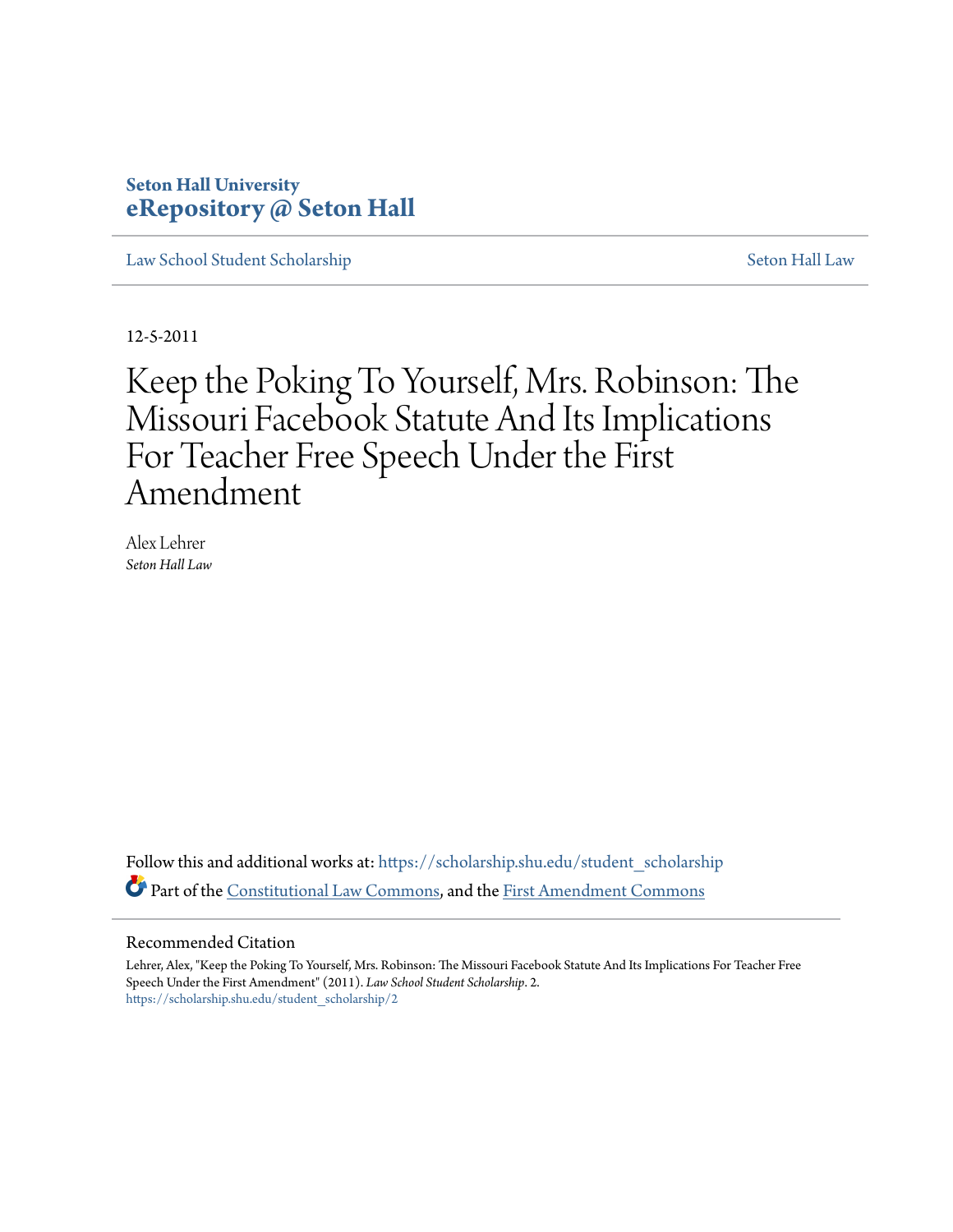#### **Keep The Poking To Yourself, Mrs. Robinson: The Missouri Facebook Statute And Its Implications For Teacher Free Speech Under the First Amendment**

**Alexander Lehrer**

#### **I. ABSTRACT**

This paper will analyze the Amy Hestir Student Protection Act, a recently enacted statute passed by the State of Missouri, prohibiting public school teachers from utilizing any form of social media that grants them exclusive access to students. This paper will first explain the two approaches courts may take in determining the constitutionality of the Missouri ban and will then discuss the likely outcomes under each model. Additionally, potential solutions and alternatives to the Missouri statute will be offered to illustrate how the statute might be able to survive a First Amendment free speech challenge.

#### **II. INTRODUCTION**

Not too long ago, bumping into a teacher at the grocery store or the post office shocked most young students. Students found it hard to believe that their teachers had a life outside of the classroom that didn't involve lesson plans and conservative work attire. With the advent of social media, however, the gap between the classroom and a teacher's private life has nearly vanished. Teachers, like other public employees, are finding it increasingly difficult to keep their private lives separate from work. <sup>1</sup>Social media outlets such as Facebook and Myspace have recently been adopted by educators to post

 1 Rachel Miller, Comment, *Teacher Facebook Speech: Protected Or Not?*, 2011 B.Y.U. Educ. & L.J. 637 (2011).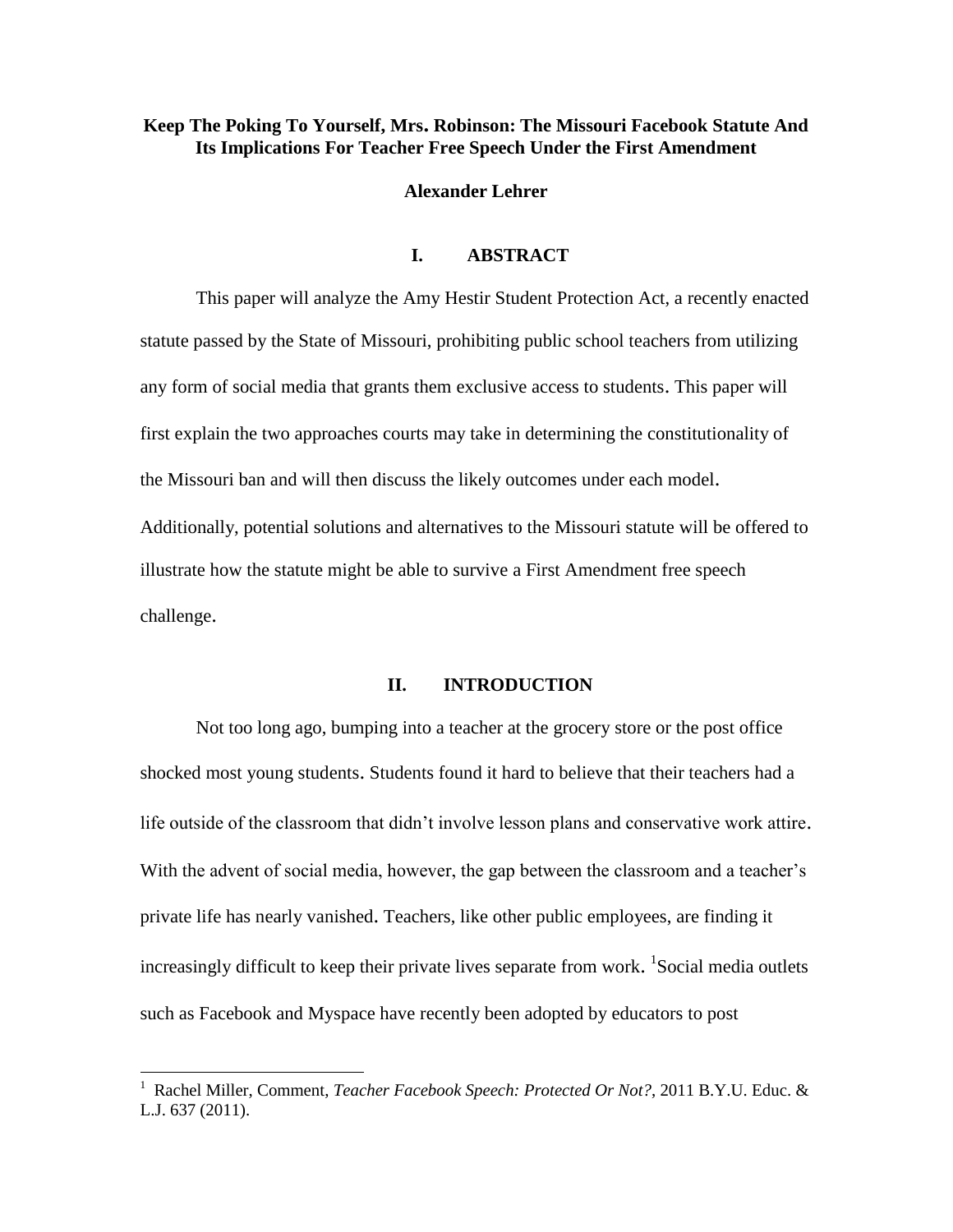homework assignments for school, plan school events, and facilitate classroom discussion.<sup>2</sup> While social media has been used for educational purposes, it has also allowed students and teachers to interact on an unprecedented personal level like never before outside of the classroom.

Social networking sites such as Facebook have become exceedingly popular, attracting users of all ages.<sup>3</sup> Facebook is currently the world's largest and most popular social networking site. <sup>4</sup> Presently, over 400 million people use Facebook and half of those users log in daily.<sup>5</sup> The fastest growing demographic on Facebook is users thirty years of age or older with approximately sixty-percent of Facebook accounts and seventy-percent of all Myspace accounts owned by individuals twenty-five years of age and older. 6

With the explosion of social media, many school districts and states have passed policies and regulations designed to limit teacher-student interactions on Facebook and/or to curb sexual misconduct between teachers and students. <sup>7</sup>States and school districts have varied in their approach to limiting teacher-student social media interaction. For example, Louisiana enacted legislation that would make teacher-student interaction on

 $\frac{2}{1}$ *Id.* 

<sup>3</sup> Amy Estrada, *Saving Face From Facebook: Arriving At A Compromise Between Schools' Concerns With Teacher Social Networking and Teachers' First Amendment Rights*, 32 T. Jefferson L. Rev. 283, 286 (2010).

<sup>4</sup> *Id.*

<sup>5</sup> *Id.*

<sup>6</sup> Patricia Nidiffer, *Tinkering With Restrictions On Education Speech: Can School Boards Restrict What Educators Say On Social Networking Sites?*, 36 U. Dayton L. Rev. 115, 116  $(2010).$ 

<sup>&</sup>lt;sup>7</sup> Rachel Miller, 2011 B.Y.U. Educ. & L.J. 637 (2011).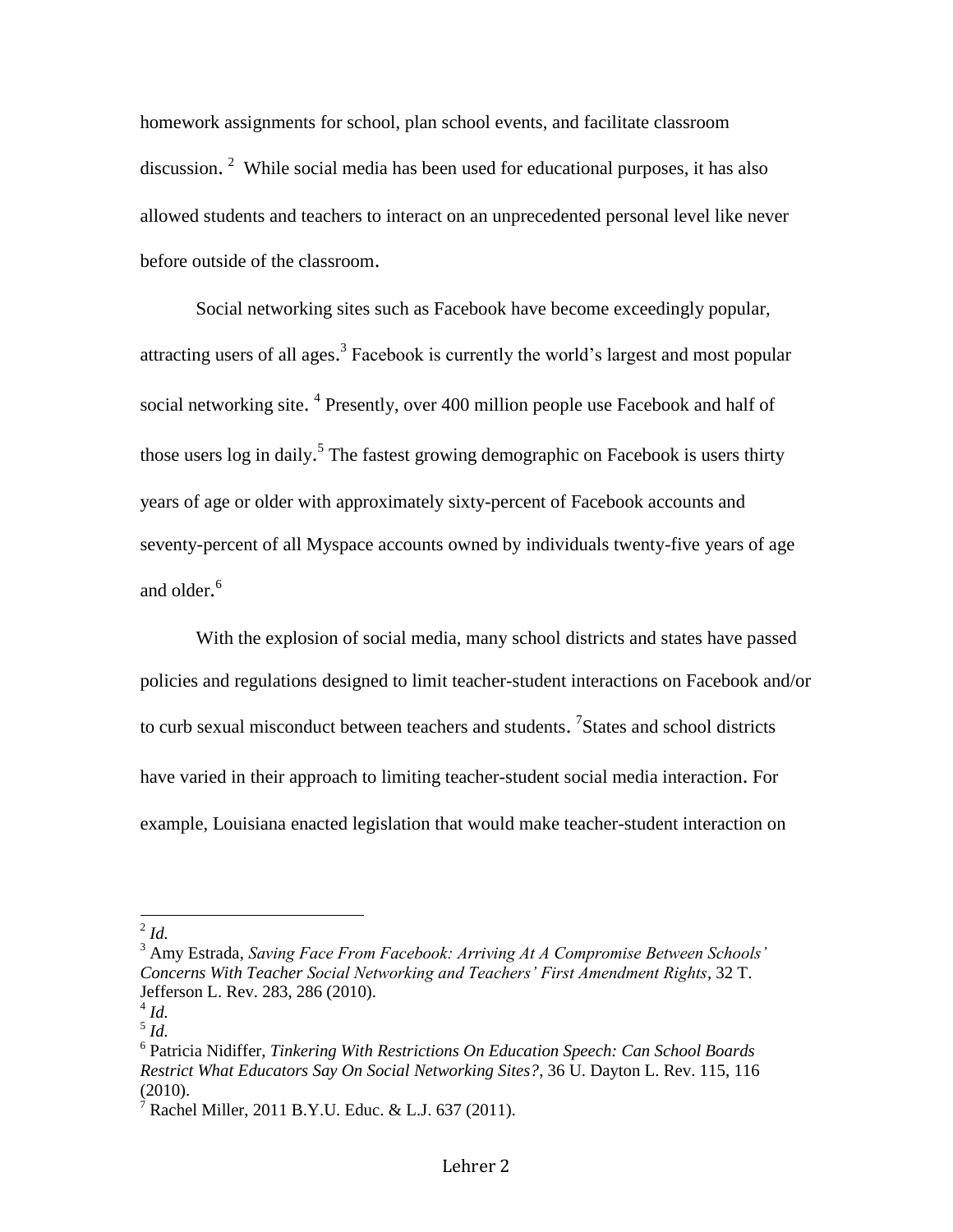Facebook illegal.<sup>8</sup> The Utah Board of Education mandated that every school district have its own policy on social networking. School districts in Texas, focusing on a "professional code of ethics," encourage teachers to maintain a proper social distance between their students.<sup>9</sup>

Missouri recently enacted the Amy Hestir Student Protection Act (hereinafter "Missouri Facebook Statute"). The Missouri Facebook Statute is the most restrictive and controversial of the Facebook bans on teachers. The Missouri Facebook Statute forbids teachers from having "exclusive online access" with current and former students who remain minors.<sup>10</sup> The law was proposed after an Associated Press investigation found eighty-seven Missouri teachers had lost their teaching licenses between 2001 and 2005 because of sexual misconduct, including many instances of exchanging explicit online messages with students.<sup>11</sup>The State ban has raised concerns by teachers over their First Amendment rights. The pertinent part of the statute states that:

Every school district shall, by January 1, 2012, promulgate a written policy concerning teacher-student communication and employee-student communication.

No teacher shall establish, maintain, or use a non-work related Internet site, which allows exclusive access with a current or former student.<sup>12</sup>

 $\frac{8}{10}$ . at 638.

<sup>9</sup> *Id.*

<sup>&</sup>lt;sup>10</sup> Alan Schier Zagier, Mo. Teachers Protest Social Media Crackdown, ABC News, Aug. 5, 2011, http://abcnews.go.com/Technology/wireStory?id=14238838.

 $^{11}$ *Id.* 

<sup>&</sup>lt;sup>12</sup> Amy Hestir Student Protection Act, § 162.069, 2011 Mo. Laws 54.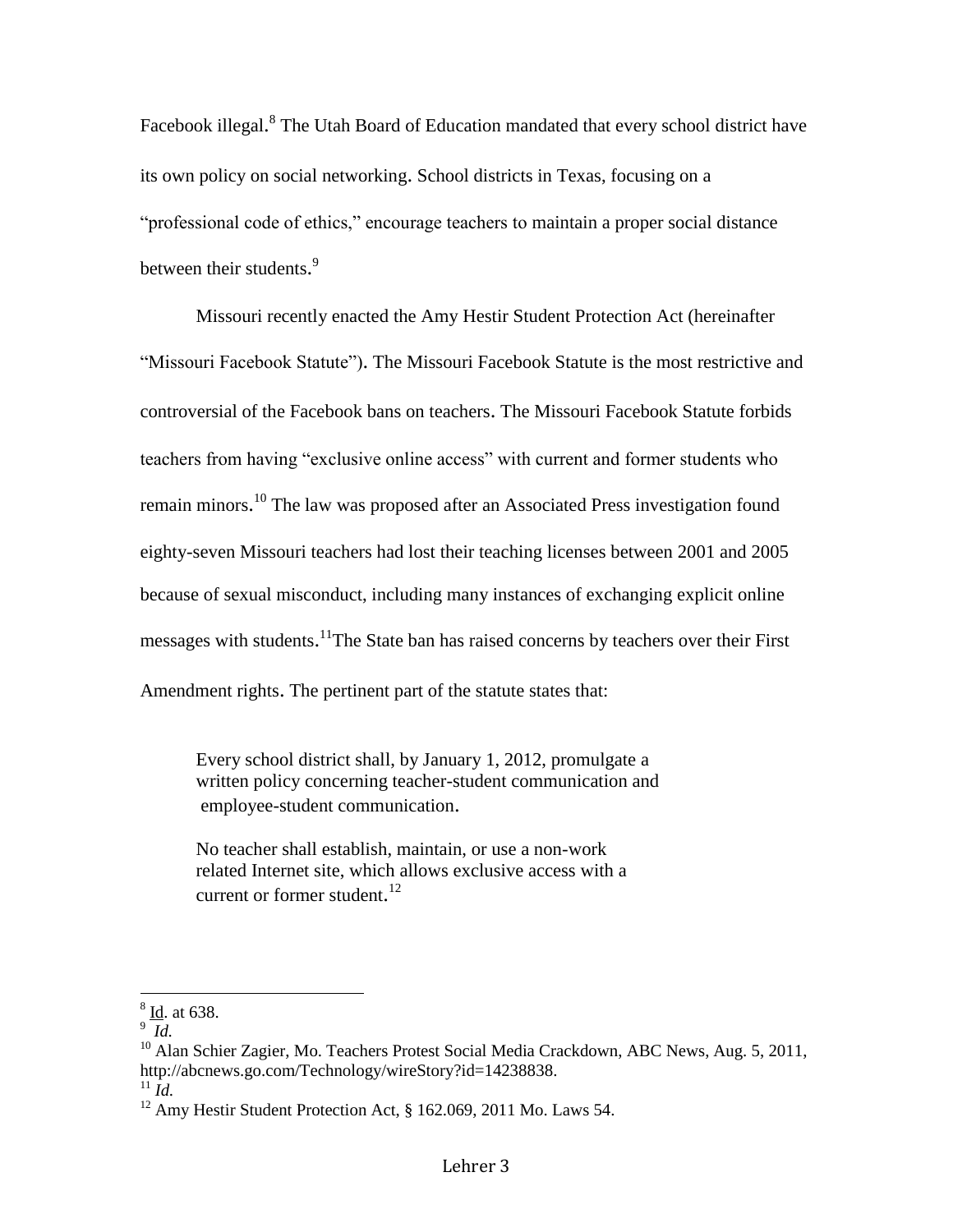The Missouri Facebook Statute goes on to define "former student," as being any person who was at one time a student at the school at which the teacher is employed and who is eighteen years of age or less and who has not graduated.<sup>13</sup>

While the law is designed to protect students from sexual misconduct and abuse, it has been argued that the measures taken by the State of Missouri stifle Missouri teachers' First Amendment rights by excessively restricting communication with their students. For example, the law would have a chilling effect upon free speech by effectively prohibiting online communication between parents who are teachers and have children enrolled in the Missouri public school system. The law would also prove detrimental to the learning process by impeding student discussion and the oversight of school assignments. Case law regulating teacher speech should give teachers the maximum freedom of expression possible, while still protecting students from potentially inappropriate teacher-student interaction.

# **III. TEACHER'S FREE SPEECH RIGHTS UNDER THE PUBLIC OFFICIAL DOCTRINE**

Generally, the government may not regulate the speech of private citizens, however, greater latitude is given to regulating the speech of public employees who provide a public service.<sup>14</sup> Throughout much of American history, the courts held that public employees relinquished their constitutional rights simply by choosing to work in the public sector.<sup>15</sup> It is now widely accepted that public employment may not be contingent

<sup>&</sup>lt;sup>13</sup> Amy Hestir Student Protection Act, § 162.069, 2011 Mo. Laws 54.

<sup>14</sup> *Pickering v. Bd. Of Educ.*, 391 U.S. 563, 568 (1968).

<sup>15</sup> *McAuliffe v. Mayor of New Bedford*, 29 N.E. 517, 517(Mass. 1892).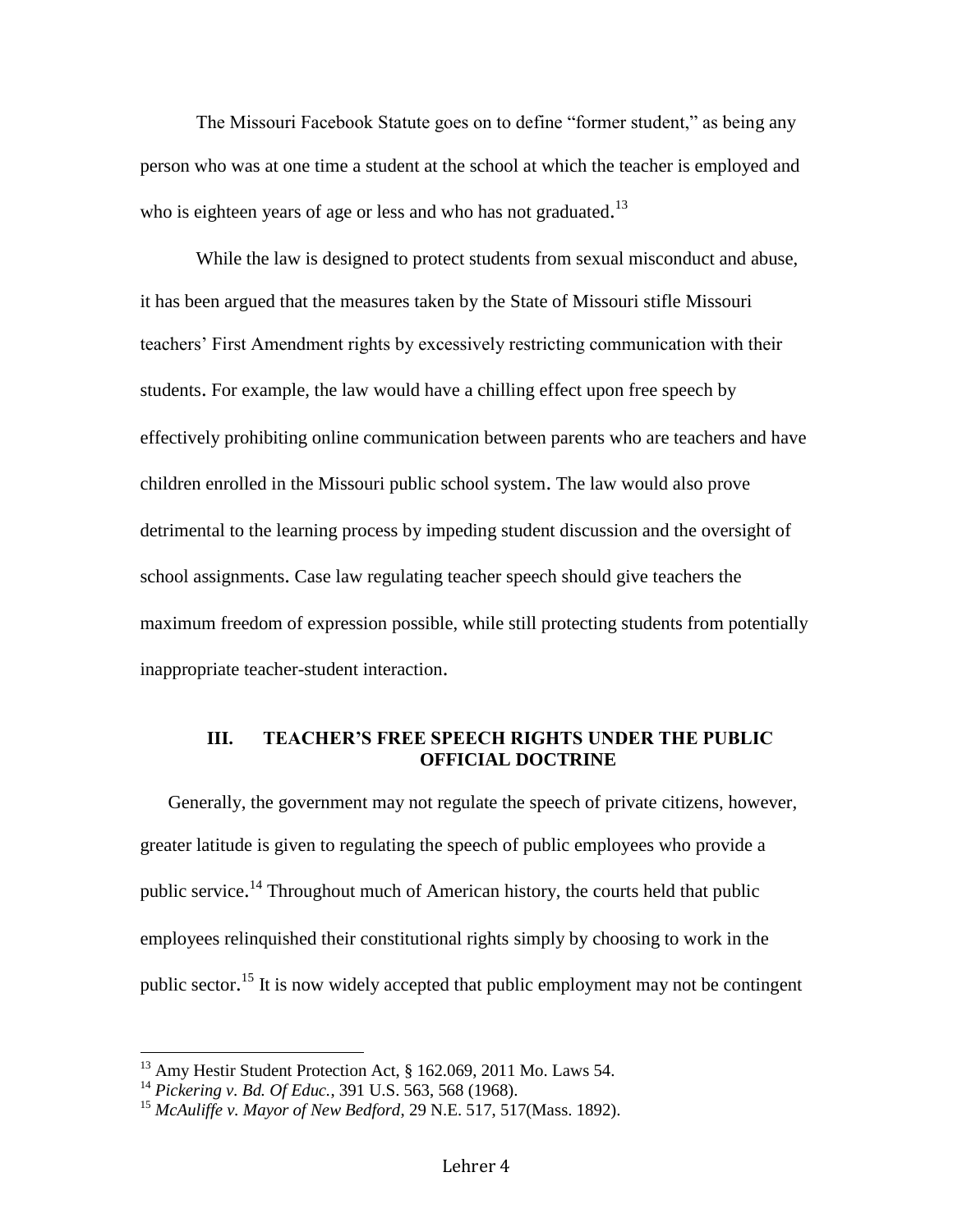upon the surrendering of one's First Amendment rights.<sup>16</sup> The courts have developed a formal analysis in determining whether the First Amendment protects a public employee.

One of the Supreme Court's first cases concerning the extent of a public employee's First Amendment rights was *Pickering v. Board of Education*. In *Pickering*, an Illinois school board dismissed Marvin Pickering, a high school teacher, after he sent a letter to a local newspaper editor criticizing the school board's allocation of tax revenues raised through local bond elections.<sup>17</sup> The school board dismissed Pickering because his criticism of the allocation of funds was detrimental to the efficient operation and administration of the school, was damaging to the reputation of the board of education, and was disruptive of faculty discipline because it created conflict and dissension among teachers. <sup>18</sup>Pickering filed a claim against the school board alleging his termination was a violation of his First Amendment rights.<sup>19</sup>

The United States Supreme Court ruled in favor of the teacher, holding that teacher speech on matters of public concern, which is not knowingly false and not directed at persons where personal loyalty is needed, could not be a cause for dismissal even when the speech is critical of school authorities. $^{20}$ 

The Court additionally held that one must weigh both the interest of the teacher speaking as a citizen on a matter of public concern and the interest of the state as an

<sup>16</sup> *Keyishian v. Bd. Of Regents*, 385 U.S. 589, 605-06 (1967).

*<sup>17</sup> Pickering*, 391 U.S. 563 (1968).

 $\frac{18}{16}$  *Id.* at 564.

<sup>19</sup> *Id*. at 567.

<sup>20</sup> *Id*. at 569-70.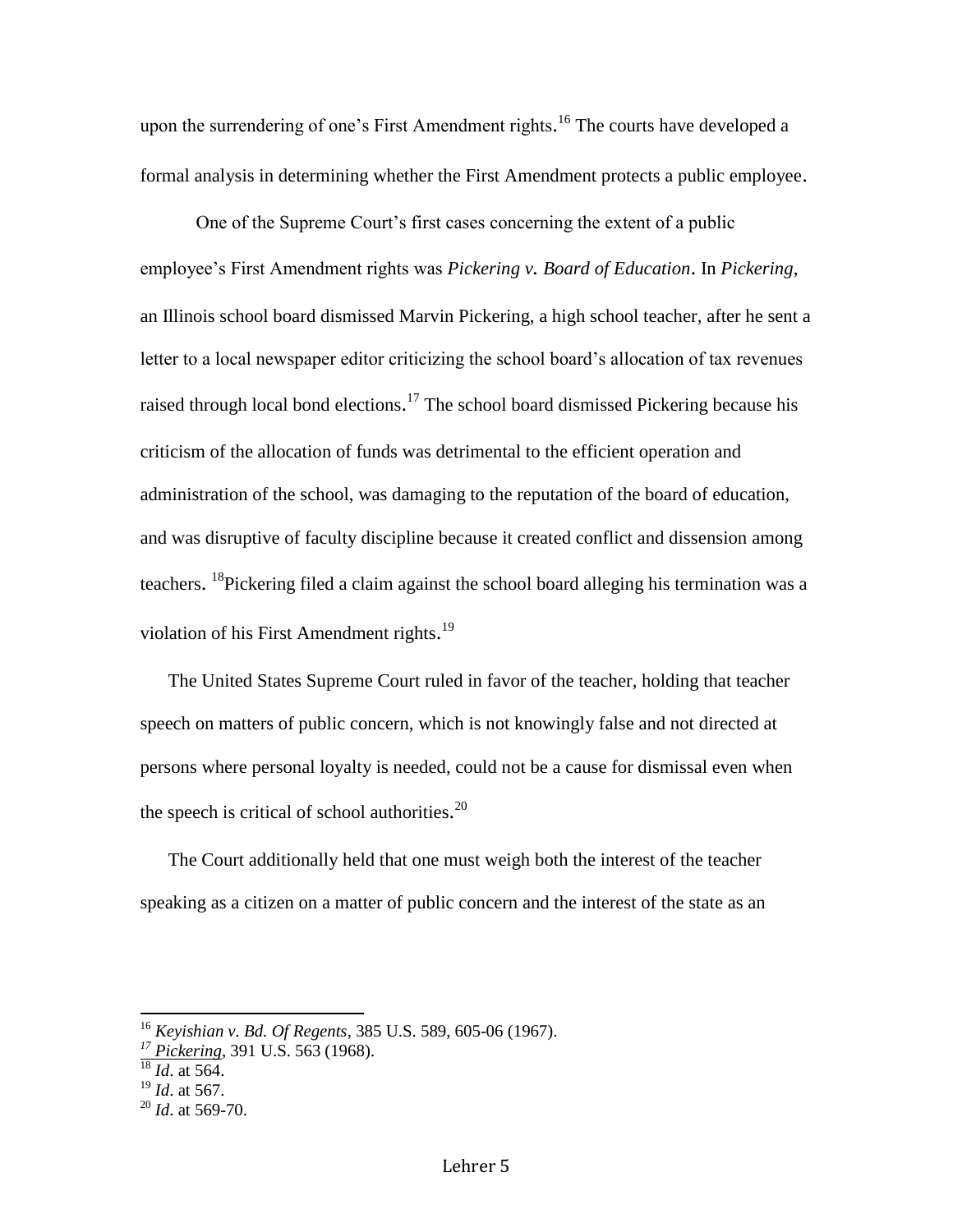employer attempting to maintain order in the workplace.<sup>21</sup> The Court established a balancing test which takes into account whether the speech interferes with the teacher's daily duties in the classroom, the regular operation of the schools generally, and the working relationship between the teacher and the institution at which the speech is directed.<sup>22</sup>

Following *Pickering*, the Supreme Court added another dimension to the public employee free speech analysis. In *Connick v. Myers*, an Assistant District Attorney, sued her employer, the District Attorney in New Orleans.<sup>23</sup> Myers was employed as an Assistant District Attorney in New Orleans with the responsibility of trying criminal cases.<sup>24</sup> Myers' employer, the District Attorney of New Orleans, proposed to transfer her to a different section of the criminal court to prosecute cases.<sup>25</sup> Myers strongly opposed the transfer and expressed her disagreement by informing her superiors that she preferred to stay in her current section. <sup>26</sup> When her superiors did not alter their decision to transfer Myers, she prepared a questionnaire that was distributed to other Assistant District Attorneys in the office concerning office transfer policy, office morale, the need for a grievance committee, the level of confidence in supervisors, and whether employees felt pressured to work in political campaigns.<sup>27</sup> Myers was then terminated from employment with the District Attorney for refusal to accept the transfer and for her distribution of the

- <sup>24</sup> *Id.* at 138.
- <sup>25</sup> *Id.*
- $^{26}$  *Id.*
- <sup>27</sup> *Id.*

<sup>21</sup> *Id*. at 573.

 $^{22}$  I*d*.

<sup>23</sup> *Connick v. Myers*, 461 U.S. 138, 140 (1983).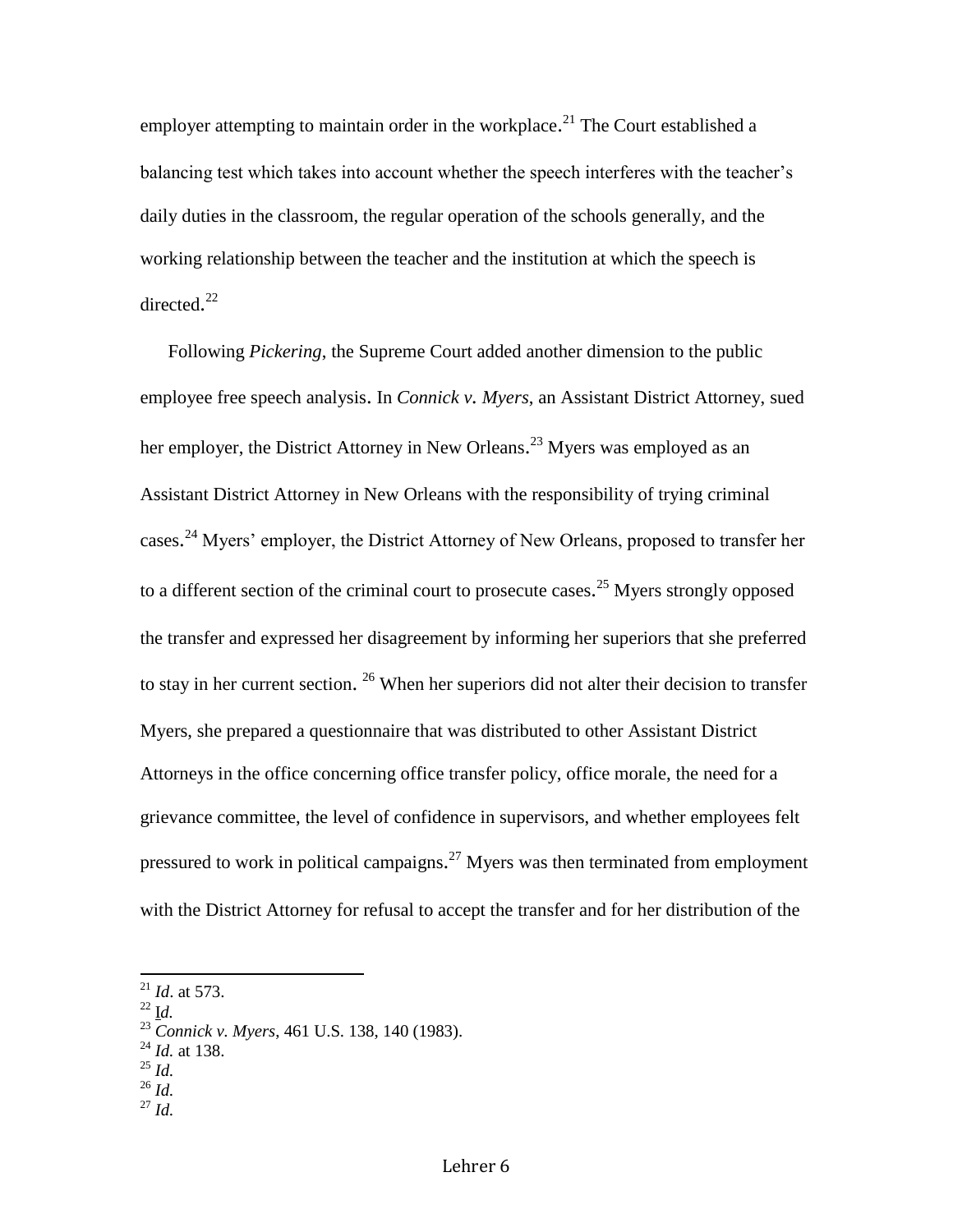questionnaire on the grounds that both acts constituted insubordination.<sup>28</sup> Myers then filed suit alleging that she was wrongfully discharged because she had exercised her constitutionally protected right to free speech under the First Amendment.<sup>29</sup>

The Court upheld the termination, reasoning that Myers did not speak as a citizen on a matter of public concern but as an employee on a matter of personal interest regarding internal personnel decisions. <sup>30</sup> However, the Court cautioned that personal matters discussed privately were not beyond First Amendment free speech protection. <sup>31</sup> The Court did not suggest that speech on private matters categorically fell into narrow and well-defined classes of expression that carries so little social value that the State can prohibit and punish such expression by all persons in its jurisdiction.<sup>32</sup> Instead, the Court held that only when a public employee speaks not as a citizen upon matters of public concern, but instead as an employee upon matters of personal interests, absent the most unusual circumstances, a federal court is not the appropriate forum in which to review the wisdom of a personnel decision taken by a public agency allegedly in reaction to the employee's behavior.<sup>33</sup>

The standard set by the *Connick* Court has been difficult to apply. The Court clarified the *Connick* standard somewhat in *Rankin v. McPherson*. <sup>34</sup> The issue in *Rankin* was whether a public employee's speech was protected for communicating with a co-

<sup>29</sup> *Id*.

- <sup>30</sup> *Id*. at 146.
- <sup>31</sup> *Id*. at 147.  $32$  *Id.*
- 
- <sup>33</sup> I*d.*

<sup>28</sup> *Id*. at 142.

<sup>34</sup> *Rankin v. McPherson*, 483 U.S. 378 (1987).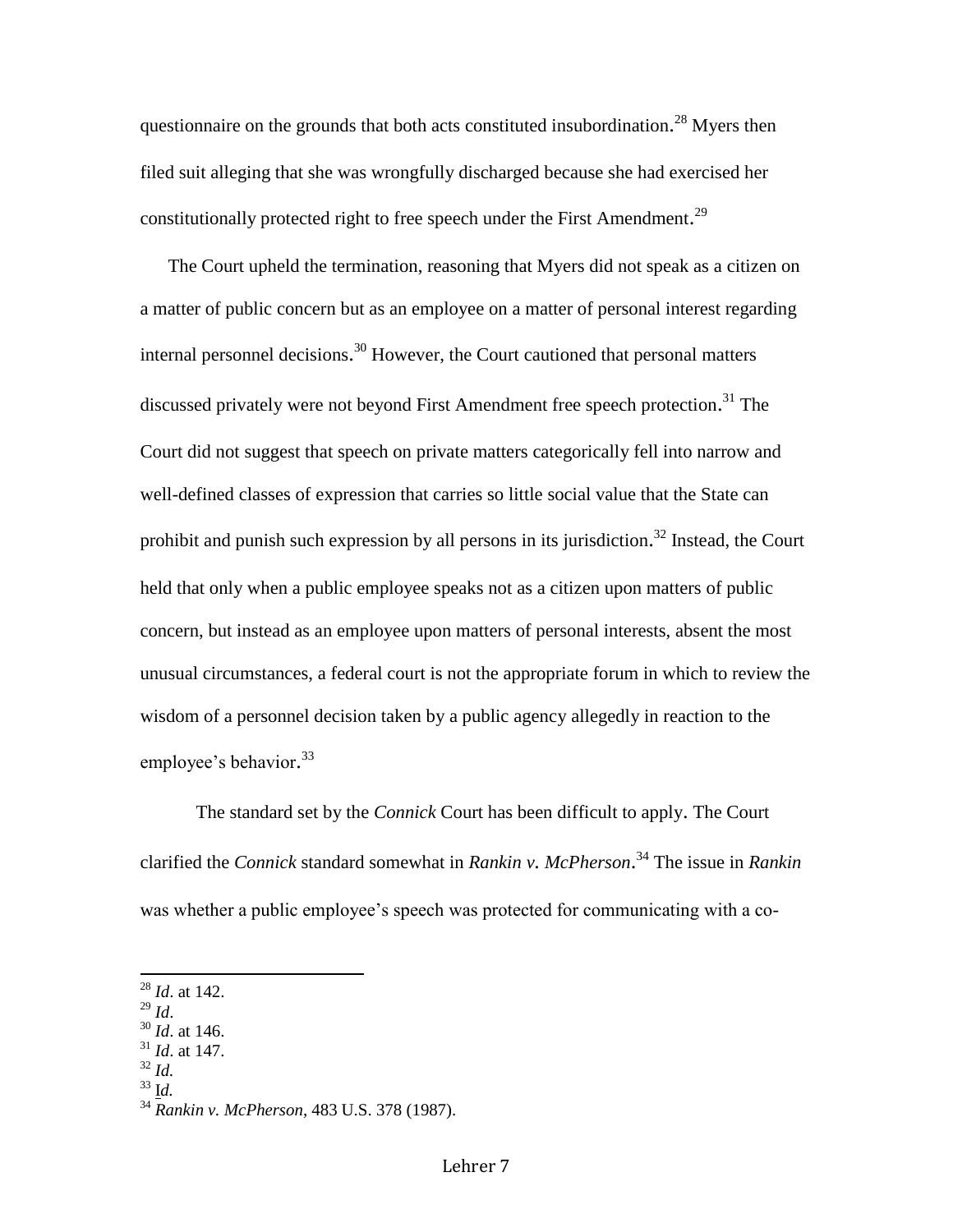worker that she wished the assassination attempt on President Ronald Reagan would be successful and subsequently divulged her disapproval of the President's fiscal policies, suggesting that his policies disproportionately and adversely affected the African American community.<sup>35</sup> Another co-worker overheard the remark and McPherson was reported to her superior. <sup>36</sup> McPherson was subsequently terminated and filed suit alleging that her freedom of speech had been violated.<sup>37</sup>

The Court applied the *Connick* "public concern" test and found that McPherson's statements clearly touched upon a matter of public concern.<sup>38</sup> Although a threat to kill the President would not be protected under the First Amendment, the Court found that McPherson's statement did not constitute an actual threat but was merely an opinion.<sup>39</sup> The Court held that an inappropriate or controversial character of a statement is irrelevant to the question of whether it deals with a matter of public concern. <sup>40</sup> Quoting *New York Times Co. v. Sullivan*, the Court reiterated that "debate on public issues should be uninhibited, robust, and wide-open, and…may well include vehement, caustic, and sometimes unpleasantly sharp attacks on government and public officials."<sup>41</sup> The Court further held the State had failed to demonstrate how McPerson's statement as a clerical

<sup>35</sup> *Id*. at 381.

<sup>36</sup> *Id.*

<sup>37</sup> *Id.*

<sup>38</sup> *Id*. at 386.

 $39$  *Id.* 

<sup>40</sup> *Id*.

<sup>41</sup> *Id.*; *See New York Times Co. v. Sullivan*, 376 U.S. 254, 270, 84 S.Ct. 710, 721, 11 L.Ed.2d 686(1964).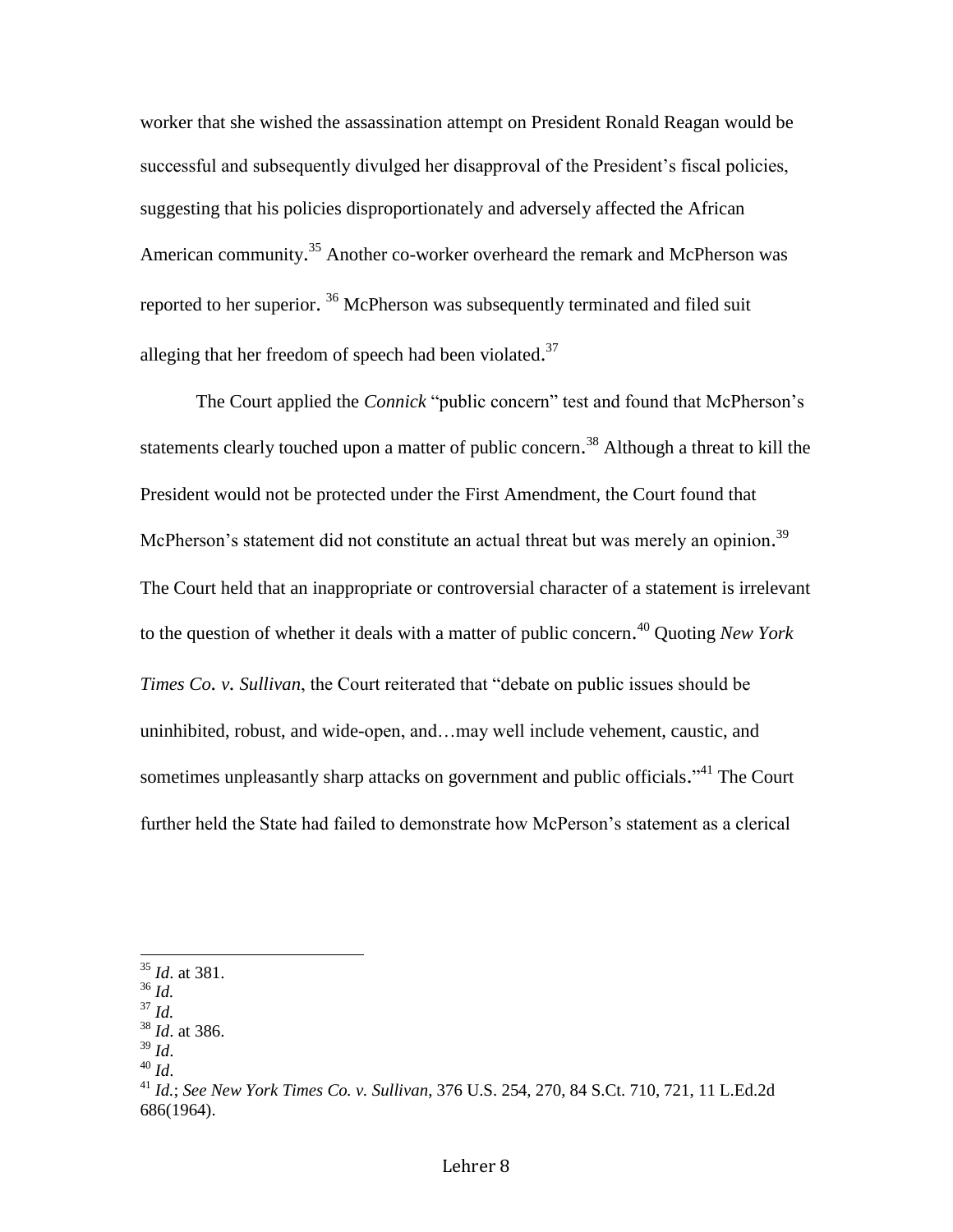employee interfered with work, personal relationships, or the speaker's job performance and that such a statement would detract from the public employer's function.<sup>42</sup>

The Supreme Court added a final element to the public employee free speech analysis in *Garcetti v. Ceballos*. Ceballos was employed as a deputy district attorney for the Los Angeles County District Attorney's Office.<sup>43</sup> A defense attorney contacted Ceballos and indicated that there were several inaccuracies in an affidavit used to obtain a critical search warrant.<sup>44</sup> After examining the affidavit and visiting the location it described, Ceballos determined the affidavit did in fact contain serious misrepresentations as indicated by the defense attorney.<sup>45</sup> Ceballos spoke on the telephone to the warrant affiant but did not receive a satisfactory explanation for the perceived inaccuracies.<sup>46</sup> Displeased with the response, he relayed his findings to his supervisors and prepared a disposition memorandum.<sup>47</sup> Despite Ceballo's concerns over the affidavit, his superiors decided to proceed with the prosecution and in the aftermath of the trial he was subjected to a series of retaliatory employment actions.<sup>48</sup> Ceballos filed suit alleging his employer violated the First Amendment by retaliating against him based on his memo concerning the inaccurate affidavit.<sup>49</sup>

<sup>44</sup> *Id*.

- <sup>45</sup> *Id*.
- <sup>46</sup> *Id*. <sup>47</sup> *Id.*
- 
- <sup>48</sup> *Id.*  <sup>49</sup> *Id.*
- 

<sup>42</sup> *Rankin*, 483 U.S. 378, 390 (1987).

<sup>43</sup> *Garcetti v. Ceballos*, 547 U.S. 410, 413 (2007).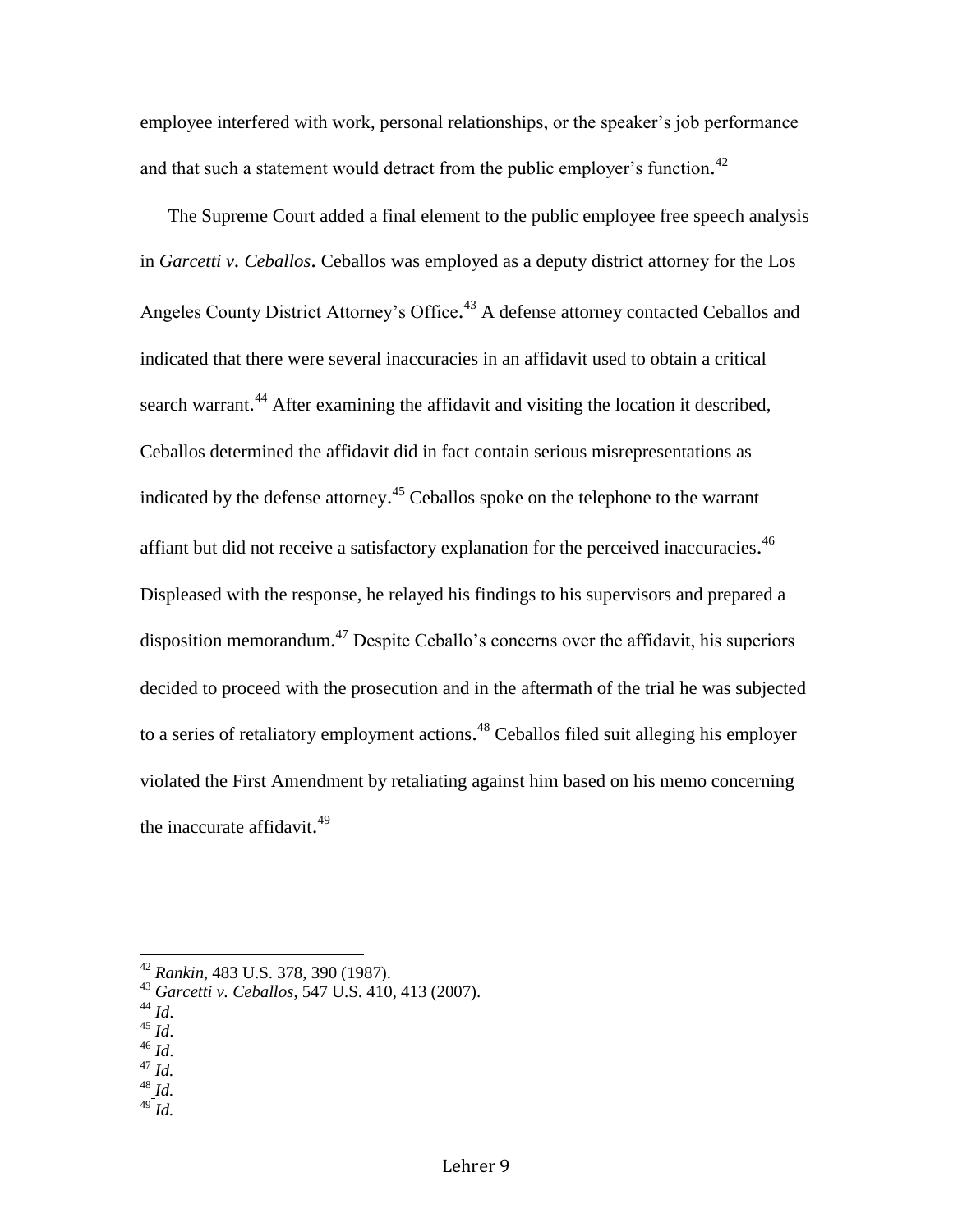The *Ceballos* Court stated that when a citizen enters government service, the citizen by necessity must accept certain limitations on his or her freedom.<sup>50</sup> The Court further acknowledged that employee-speech jurisprudence protects, of course, the constitutional rights of public employees and realizes that the First Amendment interests at stake extended beyond the individual speaker.<sup>51</sup> Following earlier decisions, the Court reiterated that employees in some cases may receive First Amendment protection for expressions made at work.<sup>52</sup> The Court held that when public employees make statements pursuant to their official duties, the employees are not speaking as citizens for First Amendment purposes, and the Constitution does not insulate their communication from employer discipline.<sup>53</sup> Thus, if an employee makes a statement pursuant to their official duties then the Constitution does not afford protection, while an employee who making a statement outside his official duties would be provided Constitutional protection.

## **IV. CURRENT APPLICATION OF THE PICKERING/CONNICK/GARCETTI ANALYSIS TO TEACHER-STUDENT SOCIAL MEDIA INTERACTION**

The most recent case concerning a teacher's First Amendment right to interact with students utilizing social media was heard in *Spanierman v. Hughes*. In that case, the State of Connecticut, Department of Education hired Spanierman to be an English teacher at one of the district's high schools.<sup>54</sup>Spanierman was a registered member of Myspace, a

<sup>50</sup> *Id*. at 419; *See also*, e.g., *Waters c. Churchill*, 511 U.S. 661, 671, 114 S.Ct. 1878, 128 L.Ed.2d 686 (1994).

<sup>51</sup> *Id.*

<sup>52</sup> *Id.* at 421; *See also*, e.g., *Givham v. Western Line Consol. School Dist.*, 439 U.S. 410, 414, 99 S.Ct. 693, 58 L.Ed.2d 619 (1979).

<sup>53</sup> *Garcetti*, 547 U.S. 410, 413 (2007).

<sup>54</sup> *Spanierman v. Hughes*, 576 F.Supp.2d 292, 297 (2008).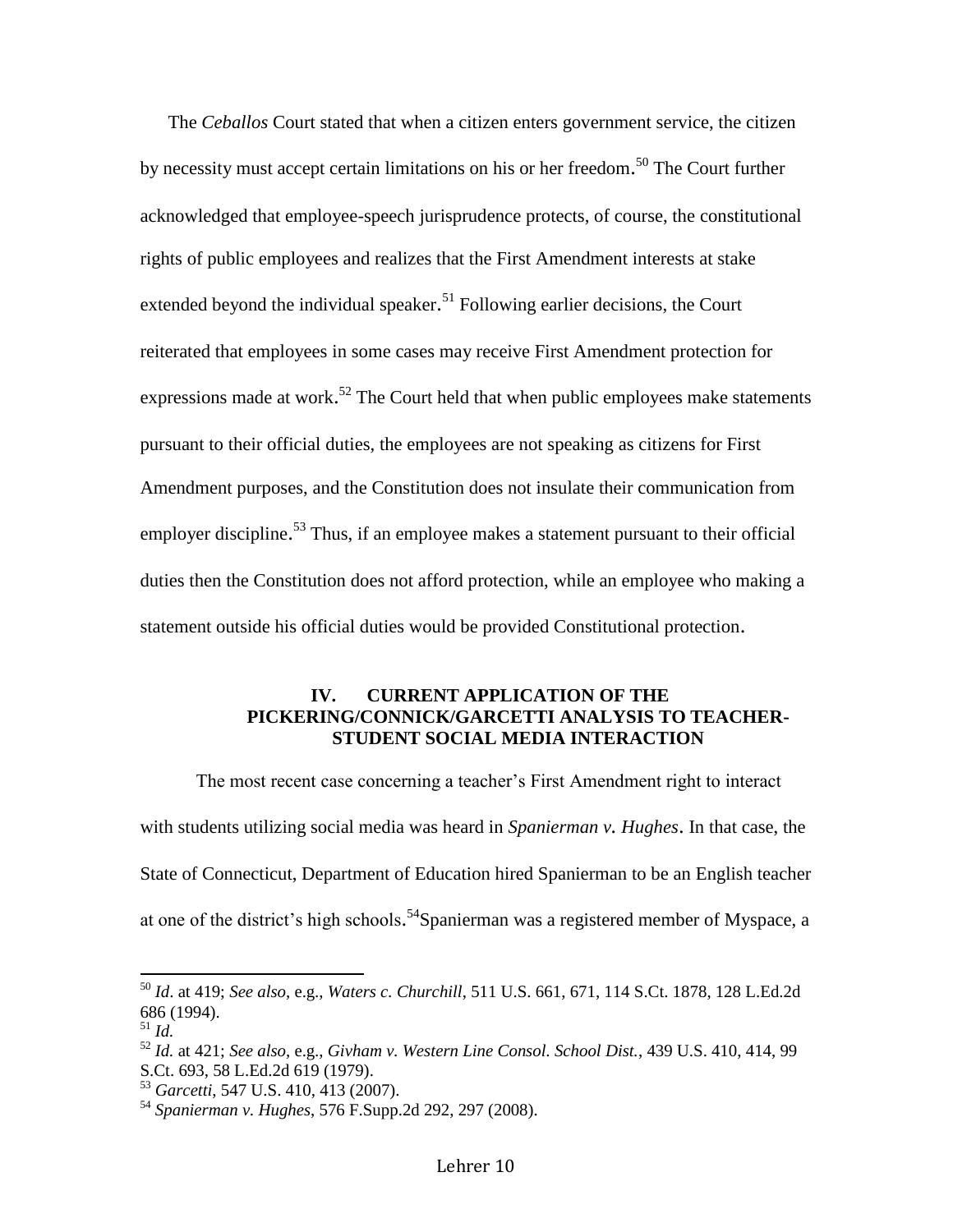website that allows its users to create an online community where they can meet fellow users.<sup>55</sup> He originally began to use Myspace because his students asked him to look at their Myspace pages.<sup>56</sup> Spanierman subsequently opened his own Myspace account and used it to communicate with students about homework, to learn more about the students so he could relate to them better, and to conduct casual, non-school related discussions.<sup>57</sup> A fellow teacher informed a guidance counselor at the high school that Spanierman had a profile on Myspace and that she had received several student complaints about Spanierman's Myspace page.<sup>58</sup> The guidance counselor subsequently investigated Spanierman's conduct and found that his Myspace page was "very peer-to-peer like," with students talking to him about what they did over the weekend at a party, or about their personal problems.<sup>59</sup> The School board asked Spanierman to delete his Myspace account.<sup>60</sup>Spanierman failed to remove himself from Myspace following the investigation and the school board refused to renew his contract for the following year.<sup>61</sup> In retaliation for not renewing his contract, Spanierman unsuccessfully brought an action against the school board alleging they had violated his First Amendment right to free speech.<sup>62</sup>

In applying *Pickering, Connick,* and *Garcetti*, the Connecticut court initially determined that *Garcetti* did not usurp Spanierman's First Amendment rights. The *Spanierman* court said, pursuant to Garcetti, "employees who make public statements

- $\overline{a}$ <sup>55</sup> *Id.*
- <sup>56</sup> *Id.*
- <sup>57</sup> *Id.*
- <sup>58</sup> *Id.*
- <sup>59</sup> *Id.*
- <sup>60</sup> *Id*. at 299.
- <sup>61</sup> *Id.* <sup>62</sup> *Id.*
-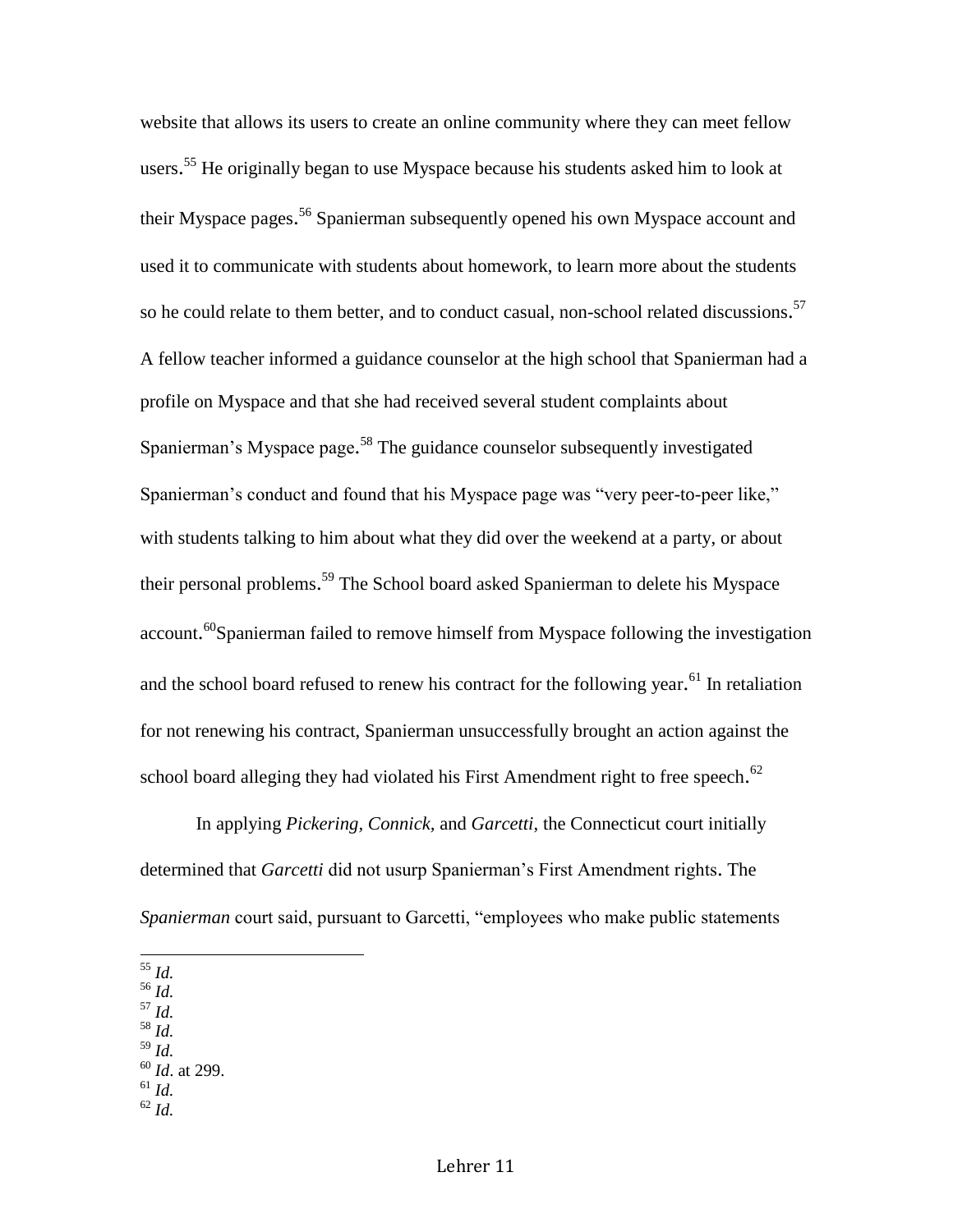outside the course of performing their official duties retain some possibility of First Amendment protection," and the holding is limited only to expressions an employee makes pursuant to his or her official responsibilities, not to statements or complaints…that are made outside the duties of employment. <sup>63</sup> Applying *Garcetti*, the court reasoned that Spanierman, when using his Myspace account, was not acting pursuant to his responsibilities as a teacher and that as a teacher, was under no obligation to make the statements he made on Myspace.<sup>64</sup> Thus Garcetti did not control.

The court then applied the *Connick* "public concern" test. Quoting *Connick*, the court found that "in general, the First Amendment protects speech of any matter of political, social, or other concern to the community."<sup>65</sup> Additionally, the court focused on the motive of the speaker and attempted to determine whether the speech was calculated to redress personal grievances or whether it had a broader public purpose.<sup>66</sup> Spanierman's Myspace page contained nothing that touched upon a matter of public concern except an anti-war poem written in protest to the Iraq War.<sup>67</sup> The court found that although his Myspace page contained the poem touching on a matter of public concern, the remainder of his profile did not.<sup>68</sup> Because Spanierman presented no evidence of retaliatory animus, and there was nothing in the record to indicate that the school board intended to retaliate against him because of his political views expressed in his poem, he had not established a

<sup>64</sup> *Id.*

- <sup>65</sup> *Id.*
- <sup>66</sup> *Id.*
- <sup>67</sup> *Id.*
- <sup>68</sup> *Id.*

<sup>63</sup> *Id*. at 309.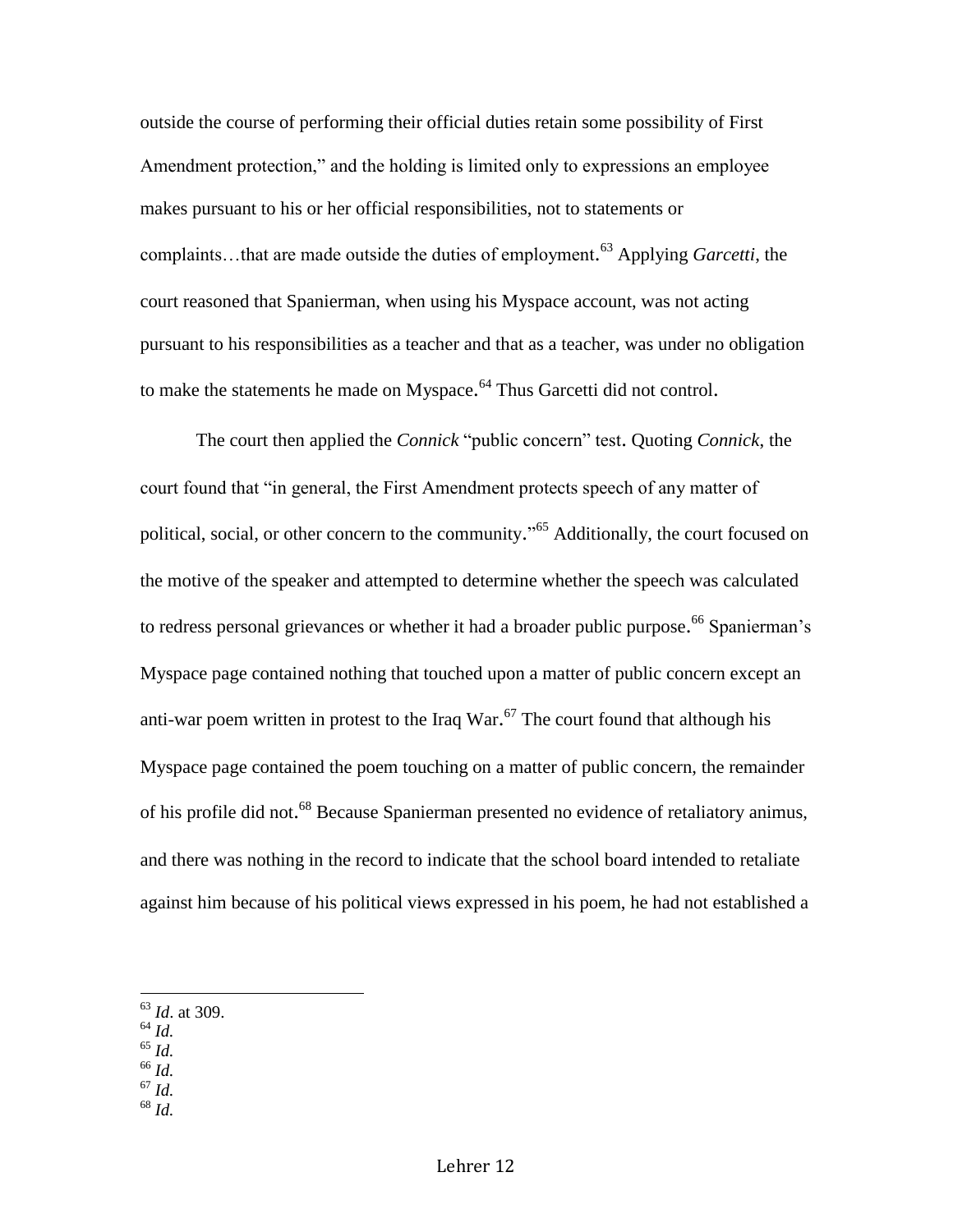causal connection between his termination and the content of his Myspace page directly.<sup>69</sup>

The court also held that Spanierman's conduct on Myspace, as a whole, was disruptive to school activities.<sup>70</sup> Because Spanierman antagonized students and engaged in non-academic related conversations with his students on his Myspace page it was reasonable for the school board to expect Spanierman, a teacher with supervisory authority over students, to maintain a professional, respectful association with those students. 71

## **V. TEACHER'S FREE SPEECH RIGHTS UNDER THE STUDENT SPEECH MODEL**

A second model followed by the First, Second, Eighth, and Tenth Circuits has been used to decide whether schools can regulate teacher speech.<sup>72</sup> The student-speech model articulates that a school district can regulate teacher-student speech if it bears the "imprimatur of the school" will "substantially interfere…with the operations of the school," and the regulation has a reasonable relationship to a "legitimate pedagogical concern."<sup>73</sup> Two Supreme Court decisions form the backbone of the student-speech model.

In *Tinker v. Des Moines Independent Community School Dist.*, a group of students and adults in Des Moines, Iowa, decided to publicize their objections to the Vietnam War

<sup>69</sup> *Id*. at 311.

<sup>70</sup> *Id*. at 312.

 $^{71}$  *Id.* 

 $72$  Kimberly Lee, Establishing a Constitutional Standard that Protects Pubic School Teacher Classroom Expression, 38 J.L. & Educ. 409 (2009).

<sup>73</sup> *Hazelwood v. Kuhlmeier*, 484 U.S. 260, 271-73 (1988).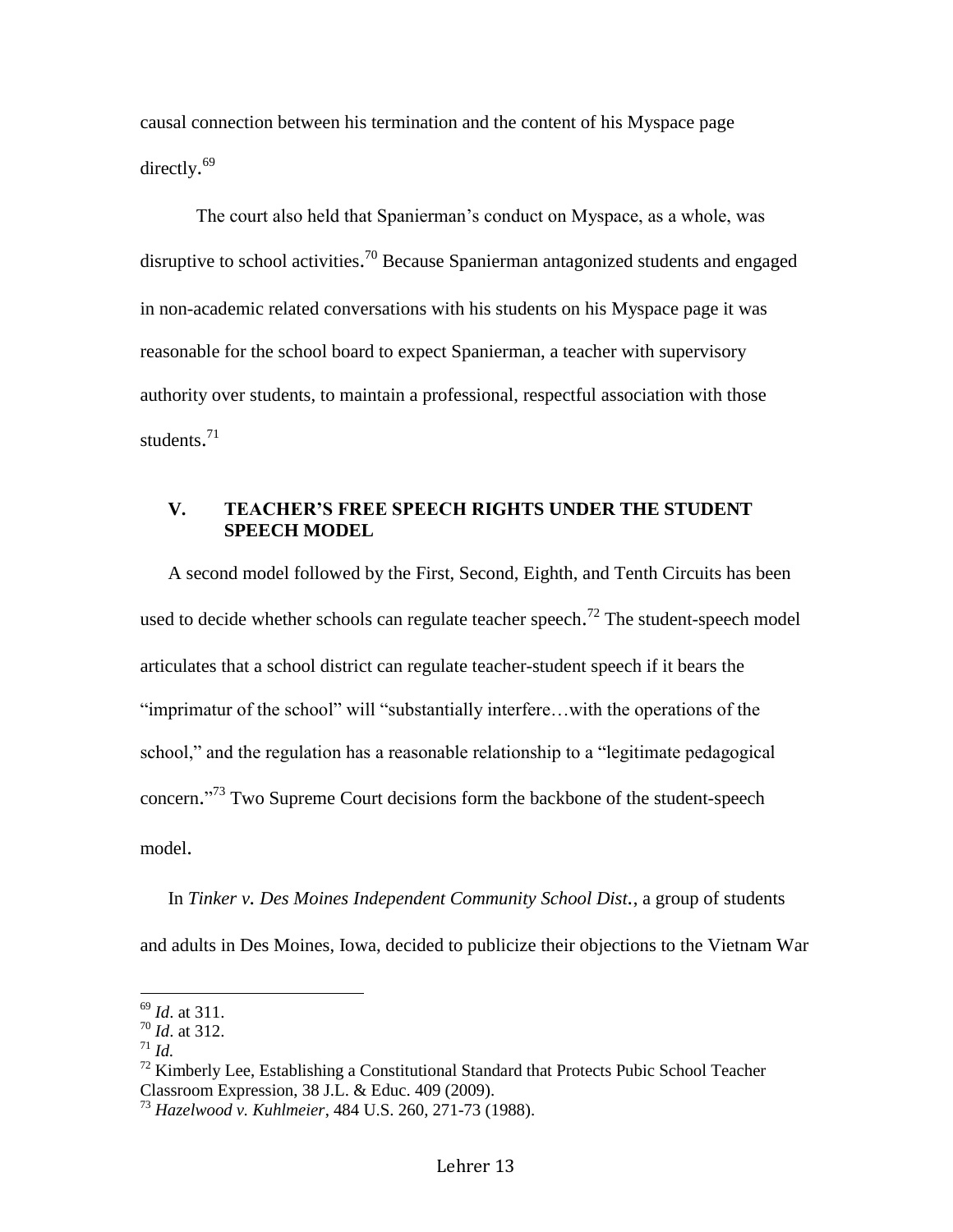and their support for a truce by wearing black armbands.<sup>74</sup> Principals of the Des Moines schools became aware of the plan to wear the armbands and adopted a preventative policy stating that any student wearing an armband to school would be asked to remove it, and if met with refusal, would be suspended until the student returned to school without the armband. Three students wore the armbands to school and were suspended for violating the ban.<sup>75</sup>

The Court held that to censor speech a school must show that it based the regulation on more than a mere desire to avoid the discomfort and unpleasantness that always accompany an unpopular viewpoint.<sup>76</sup> The Court noted that a student's rights do not merely embrace the classroom hours and that a student may express his opinions if it does so without materially and substantially interfering with the requirements of appropriate discipline in the operation of the school and without colliding with the rights of others.<sup>77</sup> The Court further held that conduct by a student that involves substantial disorder or invasion of the rights of others is, of course, not immunized by the constitutional guarantee of freedom of speech.<sup>78</sup>

The second case forming the foundation of the student-speech model is *Hazelwood v. Kuhlmeier*. In *Hazelwood*, three former Hazelwood high school students contended that school officials had violated their First Amendment rights by deleting two

- <sup>77</sup> *Id*. at 513.
- <sup>78</sup> *Id.*

<sup>74</sup> *Tinker v. Des Moines Independet Community School Dist.*, 393 U.S. 503, 504 (1969).

<sup>75</sup> *Id.*

<sup>76</sup> *Id*. at 509.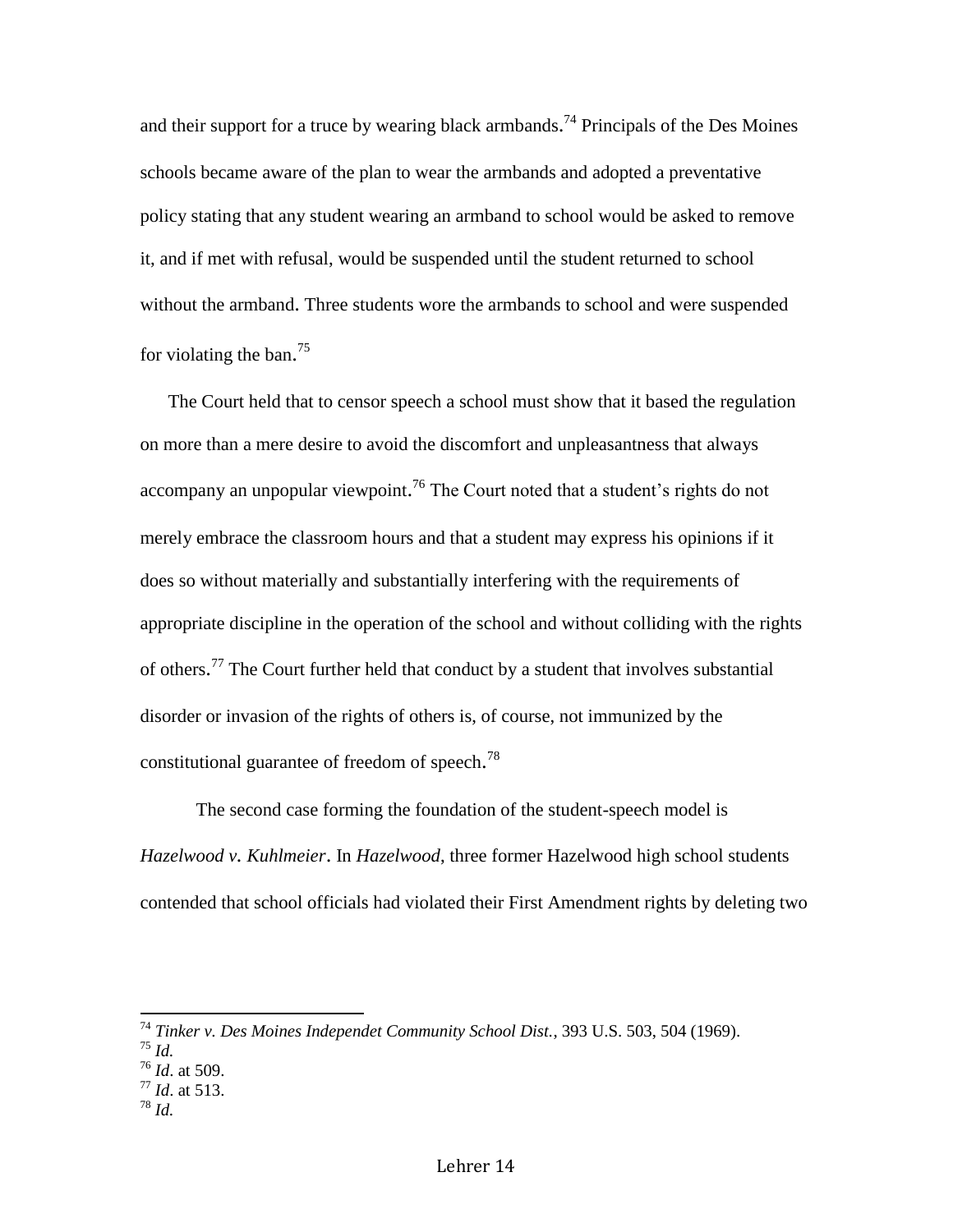pages of an article from an issue of the school newspaper.<sup>79</sup> The school newspaper was written and edited by the Journalism class at the high school.<sup>80</sup> The deleted articles were written about students at the school dealing with teenage pregnancy and coping with divorce.<sup>81</sup> The principle believed that the articles' references to sexual activity and birth control were inappropriate and that parents were not given an adequate opportunity to respond to the article written on divorce.<sup>82</sup> The principle thus had the newspaper published without either article.<sup>83</sup> The respondents commenced an action seeking a declaration that their First Amendment rights had been violated.

The Supreme Court added to the *Tinker* doctrine that a school can regulate speech that students, parents, or the public might reasonably perceive to bear the imprimatur of the school if the censorship is related to a legitimate pedagogical concern<sup>84</sup> and if the location of the speech is not a traditional public forum.<sup>85</sup> The Court thus held that a principal could delete articles from a school newspaper because the school newspaper bore the imprimatur of the school, was not a traditional public forum, and because protecting the students from viewing non-age appropriate material was a legitimate pedagogical concern. 86

The Tenth Circuit case, *Miles v. Denver Public Schools,* provides greater understanding of the *Hazelwood* and *Tinker* student-speech doctrine. In *Miles*, a ninth

- <sup>81</sup> *Id.*
- <sup>82</sup> *Id.* <sup>83</sup> *Id.*
- <sup>84</sup> *Id.* at 271.
- <sup>85</sup> *Id*. at 273.
- <sup>86</sup> *Id*. at 274.

<sup>79</sup> *Hazelwood*, 484 U.S. 260, 262 (1988).

<sup>80</sup> *Id.*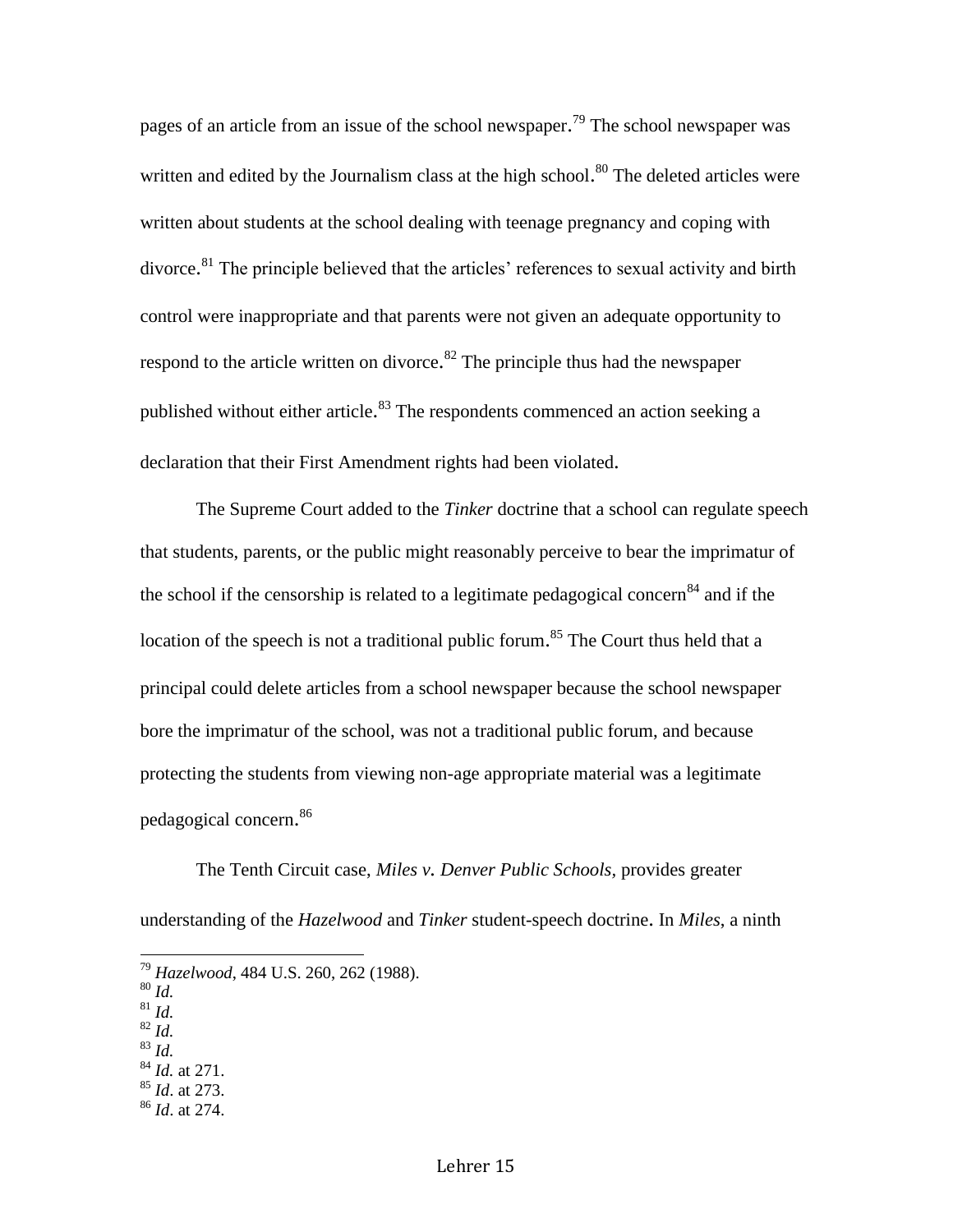grade government teacher stated that the quality of the school had declined since 1967.<sup>87</sup> Qualifying his belief that the quality of the school had deteriorated, the teacher referred to an incident that had allegedly occurred the previous day and was a topic of rumor throughout the school.<sup>88</sup> The rumor was that two students were observed having sexual intercourse on the tennis court during lunch hour.<sup>89</sup> The teacher stated to his class that he didn't think that two students would make out on the tennis court in 1967.<sup>90</sup> The teacher's comments about the rumor led parents of the alleged tennis court participants to complain to the principal.<sup>91</sup> The teacher was placed on administrative leave and a letter of reprimand was placed in his file.<sup>92</sup> After his reinstatement, the teacher filed a lawsuit alleging that his administrative leave and the letter of reprimand violated his free speech rights. 93

The *Miles* court, using the *Hazelwood* student-speech model found that the school had identified a legitimate educational interest it sought to protect and had shown its reprimand of the teacher was reasonably related to those interests. <sup>94</sup> The *Miles* court clarified the holding in *Hazelwood* that educators do not offend the First Amendment by exercising editorial control over school-sponsored expression so long as their actions are reasonably related to legitimate pedagogical concerns by illustrating examples of what

- <sup>89</sup> *Id.*
- <sup>90</sup> *Id.* <sup>91</sup> *Id.*
- $\int_{92}^{12}$  *Id.*
- <sup>93</sup> *Id.*
- <sup>94</sup>*Id* at 779.

<sup>&</sup>lt;sup>87</sup> Miles v. Denver Public Schools, 944 F.2d 773, 774 (10<sup>th</sup> Cir. 1991).

<sup>88</sup> *Id.*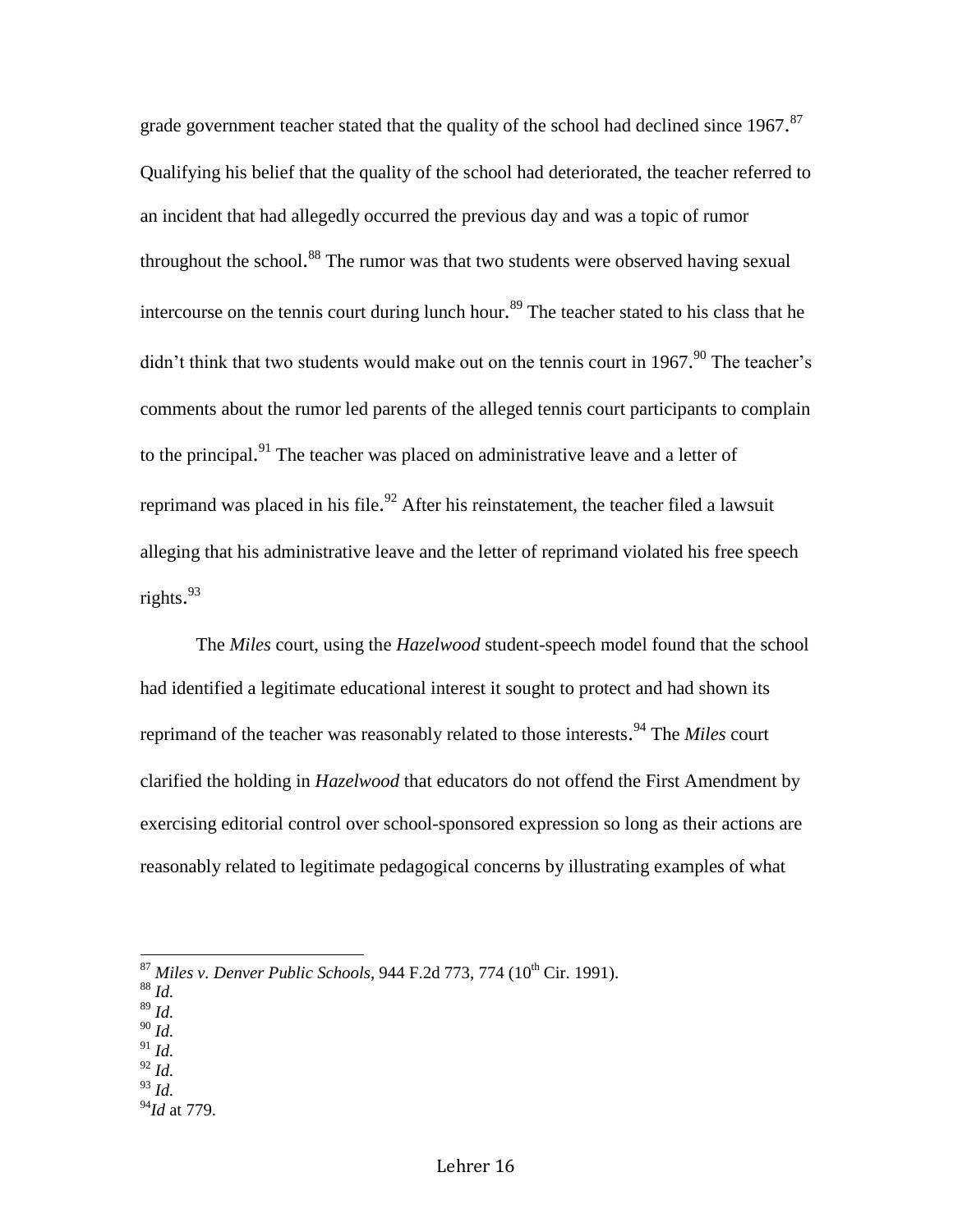constituted a pedagogical concern. <sup>95</sup> The *Miles* court reasoned that if student expression in a school newspaper bears the imprimatur of the school under *Hazelwood*, then a teacher's expression in the traditional classroom setting also bears the imprimatur of the school.<sup>96</sup> Additionally, the court found that the school had effectively asserted legitimate pedagogical concerns in reprimanding the teacher for his speech by stating that it had an interest in preventing its teachers from using their position of authority to confirm unsubstantiated rumors, ensuring teacher employees exhibit professionalism and sound judgment, and in providing an educational atmosphere where teachers do not make statements about students that embarrass those students among their peers<sup>97</sup>

# **VI. THE MISSOURI FACEBOOK STATUTE UNDER THE PUBLIC OFFICIAL DOCTRINE ANALYSIS**

To properly assess whether the Missouri Facebook Statute violates a teacher's First Amendment right to friend students on social media networking sites, one must analyze the statute under the standards set forth in the aforementioned case law. It is likely that judicial scrutiny of the Missouri Facebook Statute under the public official doctrine would benefit many Missouri teachers who believe their First Amendment rights have been violated because the doctrine protects speech made in the context of one's employment. Although teacher-student social networking communication may not necessarily fall under the realm of speech that touches upon a matter of public concern, it

<sup>97</sup> *Id.*

<sup>95</sup> *Id* at 775-78.

<sup>96</sup> *Id*. at 776.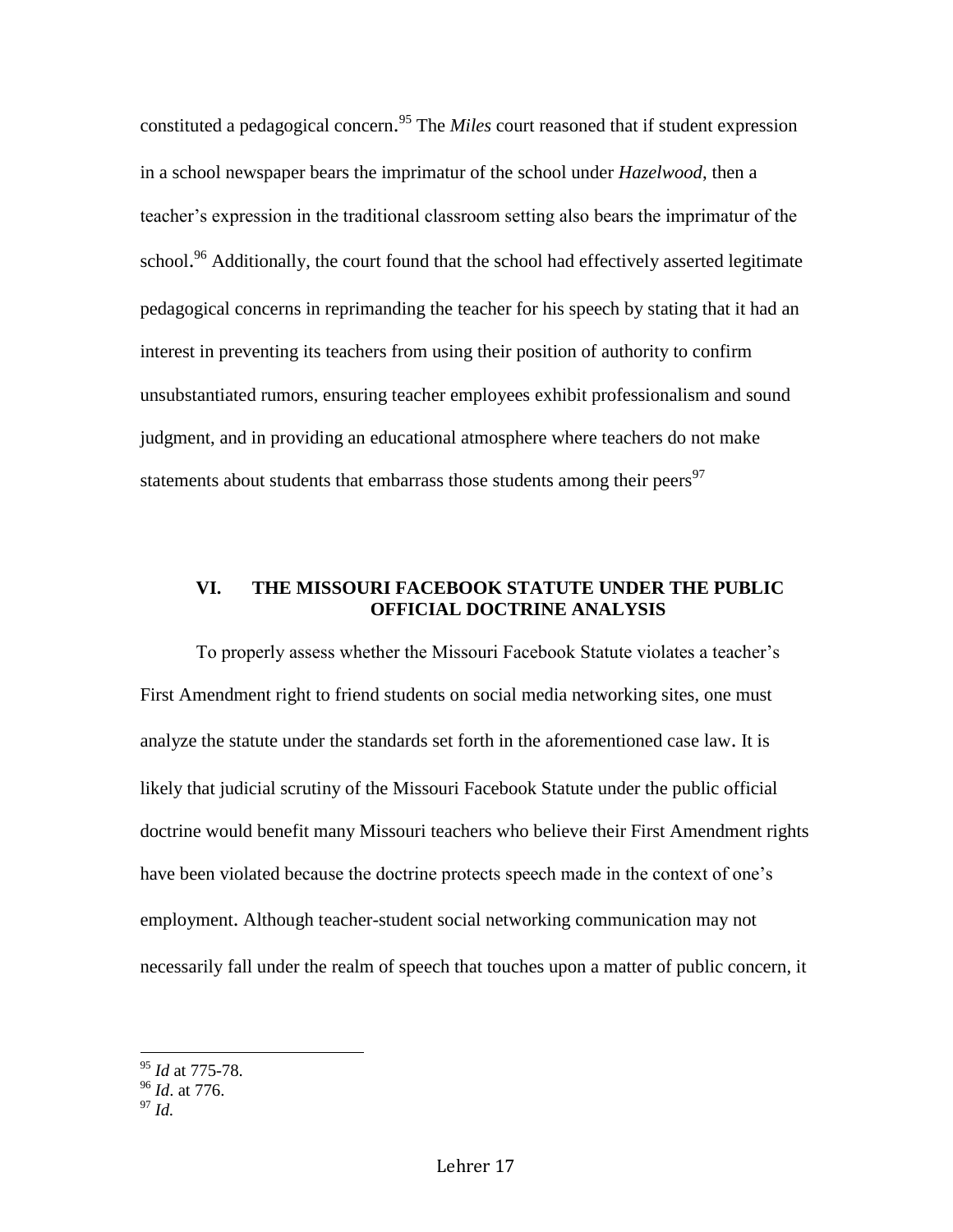can be argued that an analysis of the Missouri Facebook Statute under the *Pickering* balancing test would grant teacher's Constitutional First Amendment protection.

The Missouri Facebook Statute does not limit or prohibit Missouri teacher speech entirely, but rather relegates teacher speech to social media sites that do not allow exclusive access with a current or former student. The Missouri Facebook Statute is exceedingly restrictive in scope, effectively preventing any teacher from using a social media website unless it is available to school administrators and student's legal custodians. Beginning with *Pickering*, a court would not likely find that teacher-student communication to be a communication touching on a matter of public concern. In looking at the content, form, and context of social networking speech, it is unlikely that this type of speech would meet the test for speech touching on a matter of public concern because unlike the speech in Rankin, the speech does not necessarily involve a legitimate news interest. In addition, the court in *Spanierman* did not find teacher-student communication to be speech that touched on a matter of public concern, but instead focused on Spanierman's political poetry. This might suggest that a court would not find teacher-student communication under the Missouri Facebook statute to be speech touching on a matter of public concern. Moreover, the Missouri Facebook statute does not merely prevent a teacher from posting political speech on his or her social media site, but rather prevents all speech and any communication between teachers and students, effectively preventing any speech that would even attempt to touch on a matter of public concern.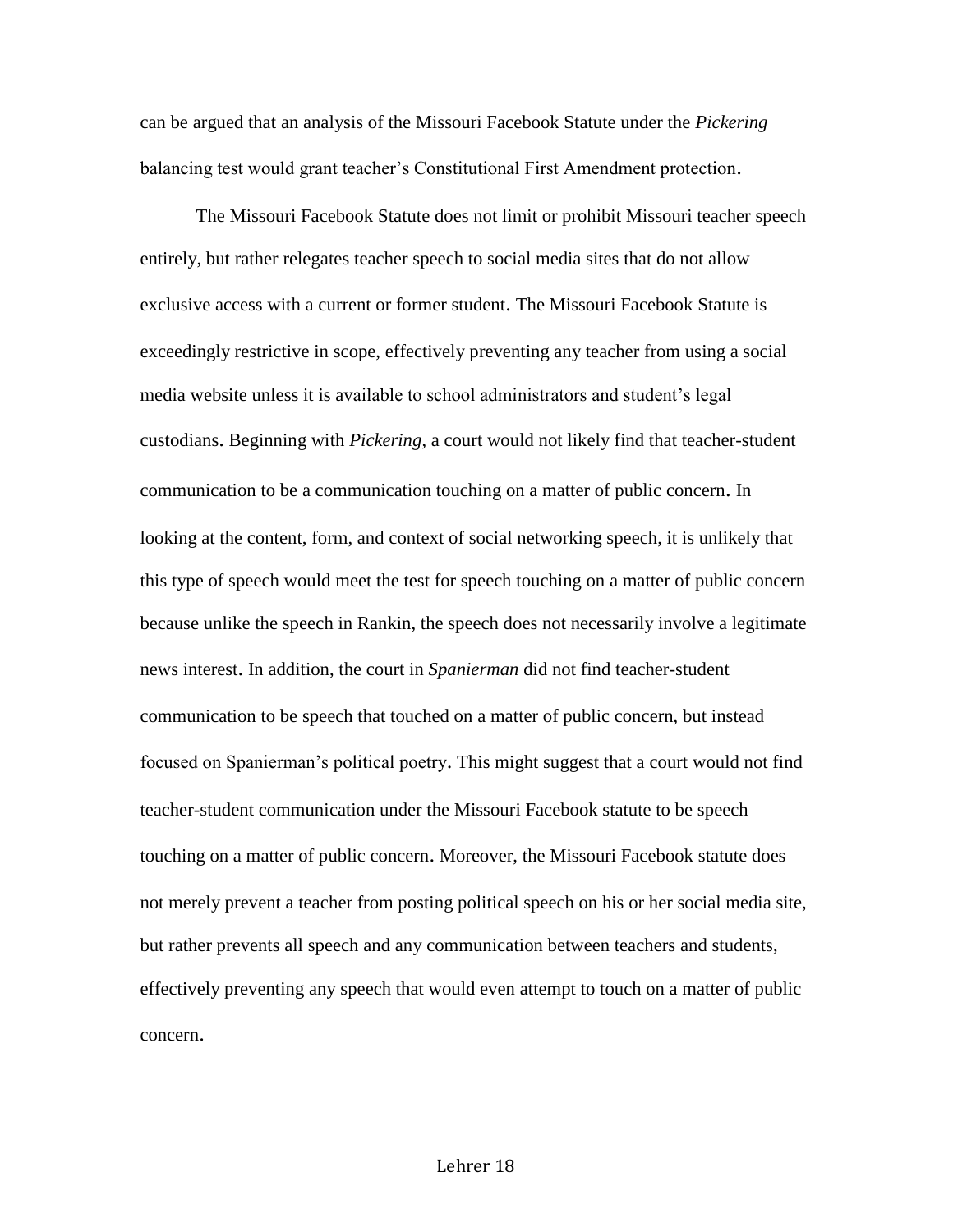Although a major component of the *Pickering* holding involved whether speech touched upon a matter of public concern, the *Pickering* balancing test may prove effective in demonstrating the unconstitutionality of the Missouri Facebook Statute. The balancing test takes into account whether the speech interferes with the teacher's daily duties in the classroom, the regular operation of the school generally, and the working relationship between the teacher and the institution at which the speech is directed.

Prohibiting teacher-student speech through social media may have an adverse impact on the regular operation of the school generally because it has been argued that social media has played a significant role in the learning process of young students struggling with material in the classroom.<sup>98</sup> Social media has proven to be an effective tool in promoting student understanding of material.<sup>99</sup> Facebook and other social media sites are widely used by students to interact and communicate, making it an alternative for students who may be too shy to raise their hands in class and might prefer messaging their teacher, but might not feel comfortable knowing his or her parents or a member of the administration might be reading the message as well.<sup>100</sup> Facebook is an effective mode of communication that can establish immediacy, approachability, availability, and warmth with students that may not be achievable solely through classroom instruction. The Missouri Facebook Statute will lead to teachers erring on the side of caution, forcing them to communicate less with students, resulting in weaker relationships.<sup>101</sup> Thus,

 $\overline{\phantom{a}}$ 

<sup>101</sup>*Id*.

<sup>98</sup> Timothy Stenovek, *Missouri 'Facebook Law' Limits Teacher-Student Interactions Online, Draws Criticism and Prais*e, Huffington Post, Oct. 3, 2011,

[http://www.huffingtonpost.com/2011/08/03/missouri-facebook-law\\_n\\_916716.html.](http://www.huffingtonpost.com/2011/08/03/missouri-facebook-law_n_916716.html) <sup>99</sup> *Id.*

 $^{100}$  *Id.*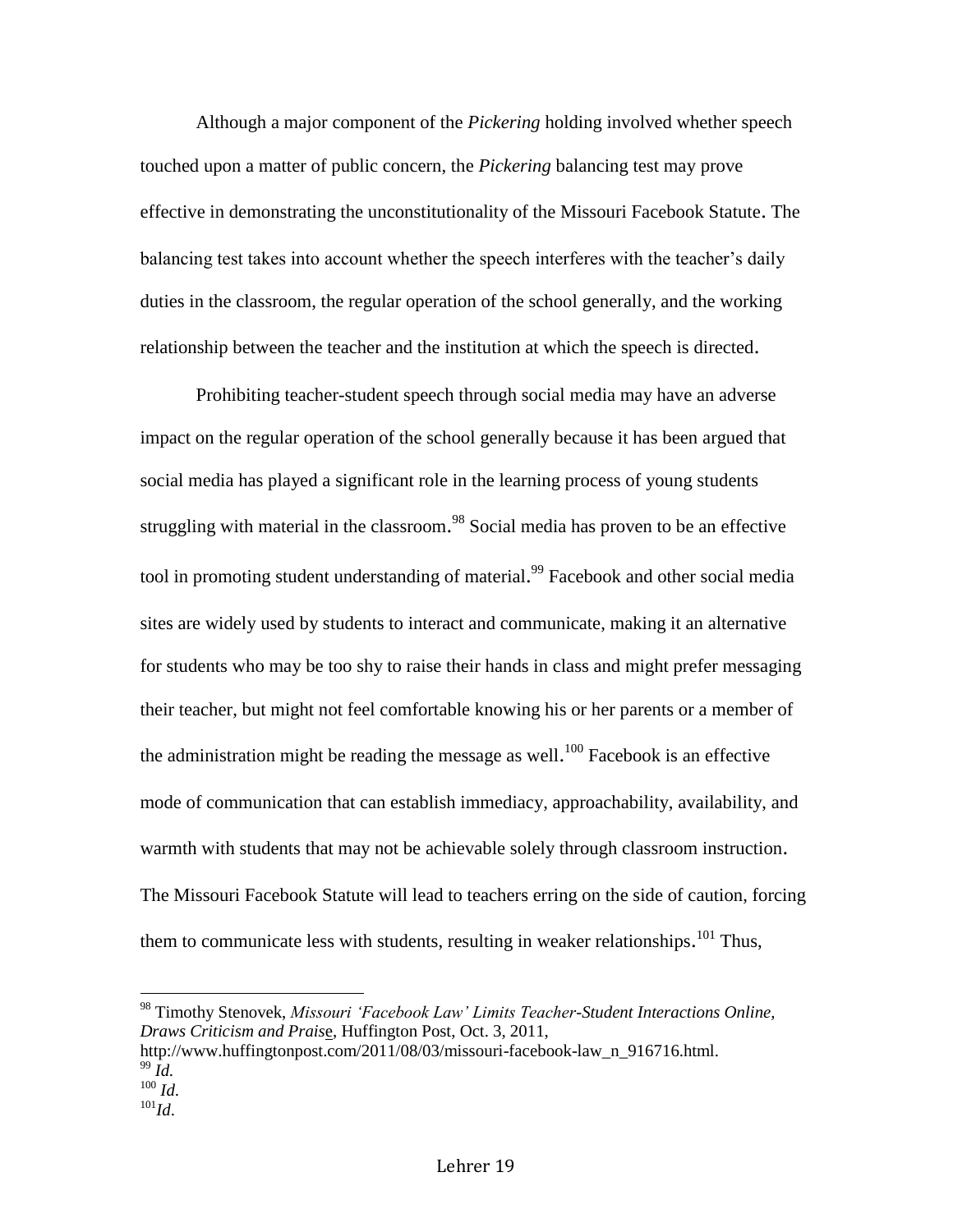limiting the gap between teachers and students only furthers the gap between a student's in-school life and his or her life outside of the school and would have an adverse effect on a teacher's routine duties in administering classroom instruction. 102

The Missouri Facebook Statute may be found to rob teachers of their First Amendment rights under the holding in *Garcetti*. The drafters of the Missouri Facebook law drafted the law intending to prevent sexual misconduct between teachers and students. The law, however, views all teachers as potential sexual predators, failing to take into account teachers who are parents and have children in the Missouri public school system. The holding articulated in *Garcetti* may prove effective in finding the Missouri law unconstitutional because parents employed by the state of Missouri as teachers and who have children in the Missouri public school system are guaranteed First Amendment free speech protection to make statements outside the scope of their official duties as teachers. It is only when a public employee makes statements pursuant to their official duties that they are not speaking as citizens for First Amendment purposes and are not guaranteed protection under the Constitution. <sup>103</sup> The holding in *Garcetti* suggests that a teacher making a statement outside his or her official duties as a teacher would be granted First Amendment free speech Constitutional protection. Thus, prohibiting a teacher who is a parent from befriending their own child in the Missouri public school system would be a violation of that teacher's First Amendment rights. Any private communication between a teacher-parent and their child is likely to be deemed protected

<sup>102</sup> *Id*.

l

<sup>103</sup> *Garcetti*, 547 U.S. 410, 413 (2007).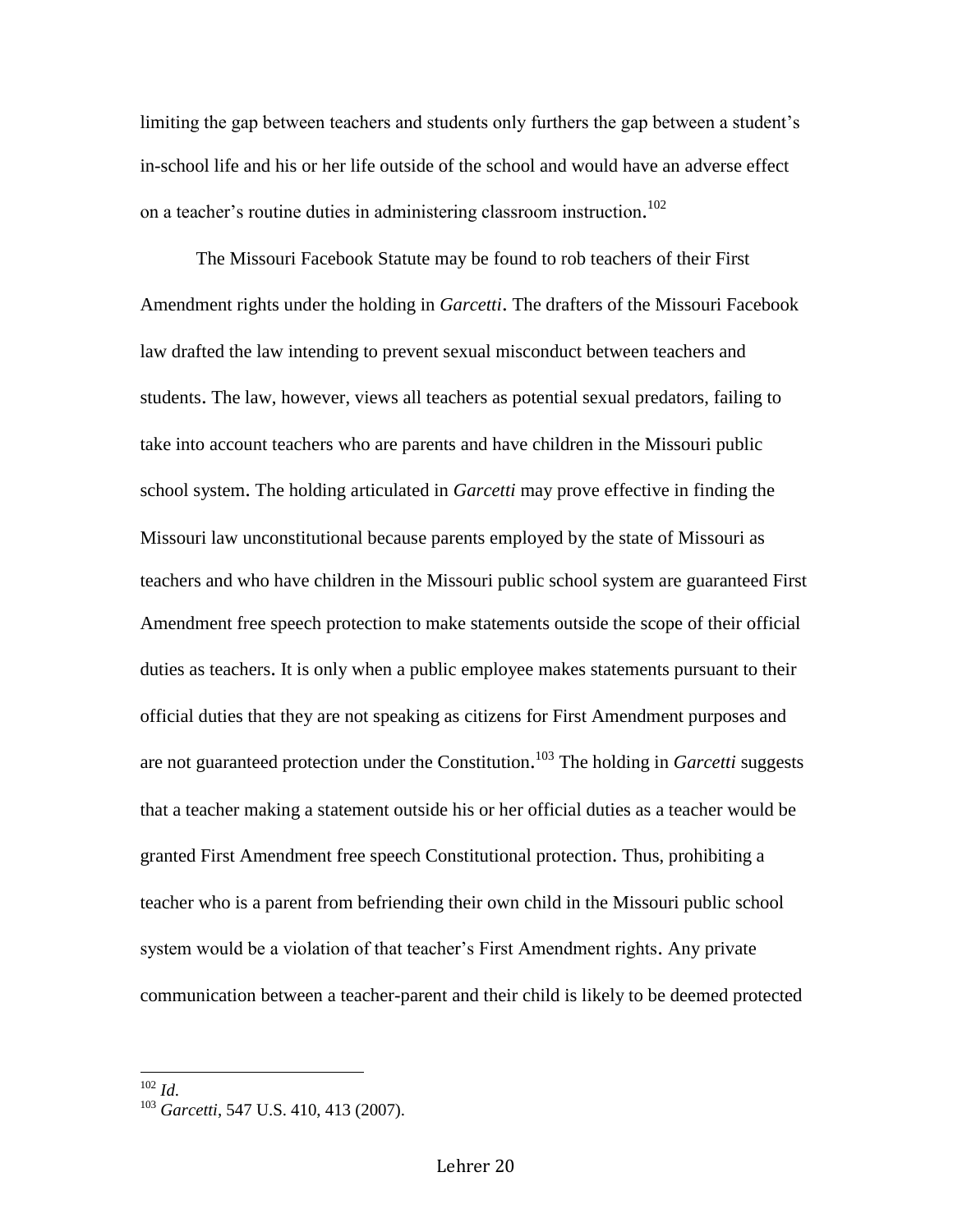speech under the First Amendment, effectively deeming the Missouri Facebook Statute unconstitutional.

# **VII. THE MISSOURI FACEBOOK STATUTE UNDER THE STUDENT SPEECH MODEL**

Under the student-speech model, a school board can regulate teacher speech if the speech would substantially interfere with the operation of the school and if the school has a reasonable pedagogical concern to censor the speech.<sup>104</sup> Under this approach, it is likely that Missouri teachers would not be permitted to befriend their students or utilize social media providing exclusive access to their students. Student-teacher online communication would likely fail under the student speech doctrine because it has a huge potential to create interruptions at the school as teachers lose the professional distance between themselves and their students.<sup>105</sup>

The Tenth Circuit, in which Missouri is included, has upheld the student-speech model to decide whether schools can regulate teacher speech.<sup>106</sup> The aim of the Missouri Facebook statute is to prevent sexual misconduct between students and teachers initiated over the Internet and outside of the classroom atmosphere. The law was proposed after an Associated Press investigation found eighty-seven Missouri teachers had lost their teaching licenses between 2001 and 2005 because of sexual misconduct, including many instances of exchanging explicit online messages with students.<sup>107</sup>

<sup>104</sup> *Hazelwood*, 484 U.S. 260, 271 (1988); *Tinker*, 393 U.S. 503, 504 (1969).

<sup>105</sup> Rachel A. Miller, Comment, *Teacher Facebook Speech: Protected Or Not?*, 2011 B.Y.U. Educ. & L.J. 637, 663 (2011). <sup>106</sup> *Id*. at 653.

<sup>107</sup> *Id.*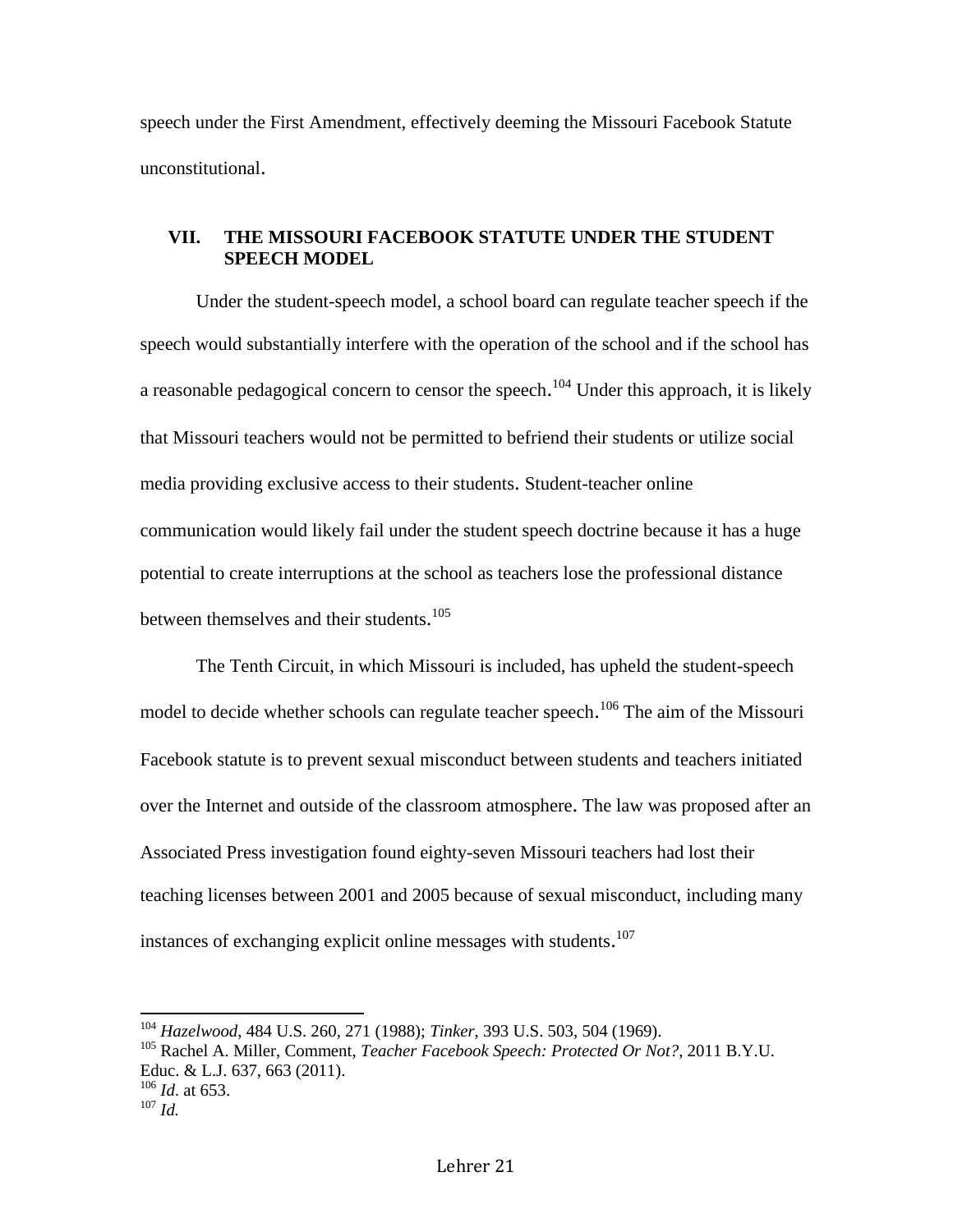The *Hazelwood* and *Tinker* holdings allow a school district to regulate speech if students, teachers of the public might reasonably perceive the speech to bear the imprimatur of the school and if the speech is related to a legitimate pedagogical concern.<sup>108</sup> It is likely that a court would find teacher communication with a student to bear the imprimatur of the school because students and the public associate teacher communication with the school the teacher is employed. Missouri, much like the school district in *Miles*, has demonstrated it has a pedagogical interest in prohibiting its teachers from utilizing social media that would give them exclusive access to students. A teacher is a representative of a school and thus any communication made by a teacher in or out of the classroom might lead many to affiliate the teacher's speech through social media with the school that the teacher is employed.

Under the student-speech model, Missouri's decision to protect its students from sexual misconduct by restricting teacher's access to social media may be deemed a reasonable pedagogical concern. Exclusive and private contact with students through social media may not be deemed educationally necessary because American public school teachers have successfully taught students for decades without the use of social media. It can be argued that the Missouri Facebook Statute is analogous to the school board preventing a teacher from locking his or herself into a room with a student.<sup>109</sup> Preventing teachers from accessing social media websites would still allow students to have a valuable educational teacher-student experience because the Missouri Facebook

<sup>108</sup> *Hazelwood*, 484 U.S. 260, 271 (1988).

<sup>&</sup>lt;sup>109</sup> Timothy Stenovek, *Missouri 'Facebook Law' Limits Teacher-Student Interactions Online, Draws Criticism and Praise*, Huffington Post, Oct. 3, 2011,

[http://www.huffingtonpost.com/2011/08/03/missouri-facebook-law\\_n\\_916716.html.](http://www.huffingtonpost.com/2011/08/03/missouri-facebook-law_n_916716.html)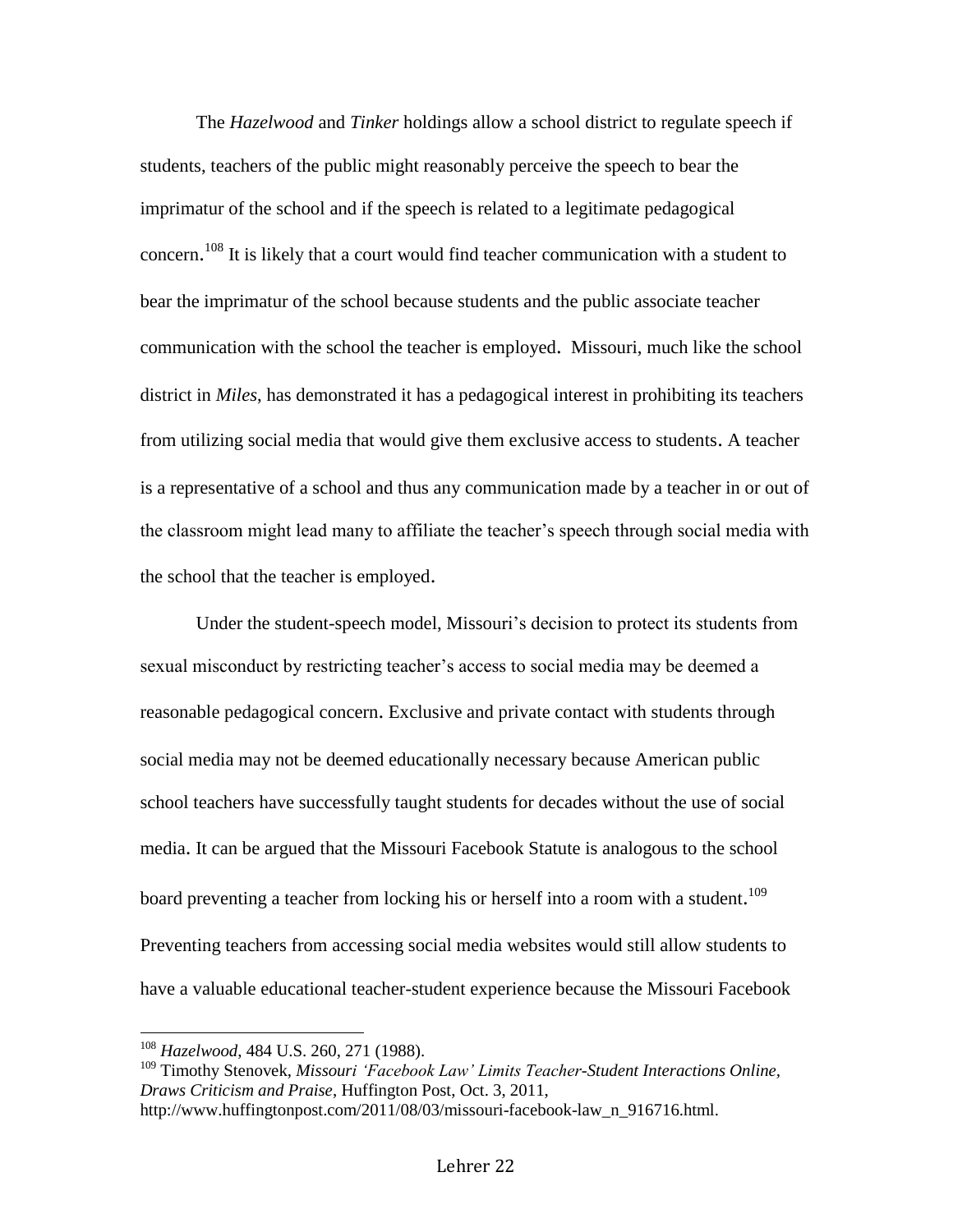Statute would allow students the opportunity to log on to social media sites to communicate with teachers so long as parents can log on as well.<sup>110</sup> Because the Internet is a highly utilized medium for those who prey on students, Missouri school boards may have a reasonable pedagogical concern in restricting teacher access to social media.

#### **VIII. SOLUTION**

The Missouri Facebook Statute is excessively restrictive and limiting in scope, effectively treating all Missouri public school teachers as potential sexual predators. Missouri's current solution to curtail teacher-student sexual misconduct through social media is violative of a teacher's First Amendment free speech rights under the First Amendment. While Missouri's attempt to prevent sexual misconduct within its public school system is bold, there may be alternatives to achieve the same end.

One potential alternative would be to allow Missouri teachers to utilize social media websites such as Myspace and Facebook but implement a code of ethics that would prohibit teachers from befriending or communicating with students enrolled in the Missouri public school system. By establishing consequences for teacher-student social media communication rather than an outright ban might be an effective deterrent for teachers thinking of contacting their students while allowing teachers to maintain their First Amendment right to free speech under the Constitution.

A second alternative would be the creation of a school district run website that would allow for teacher-student communication while still prohibiting teacher-student communication through social media websites. Using this method, a teacher would be

 $\overline{\phantom{a}}$ <sup>110</sup> *Id.*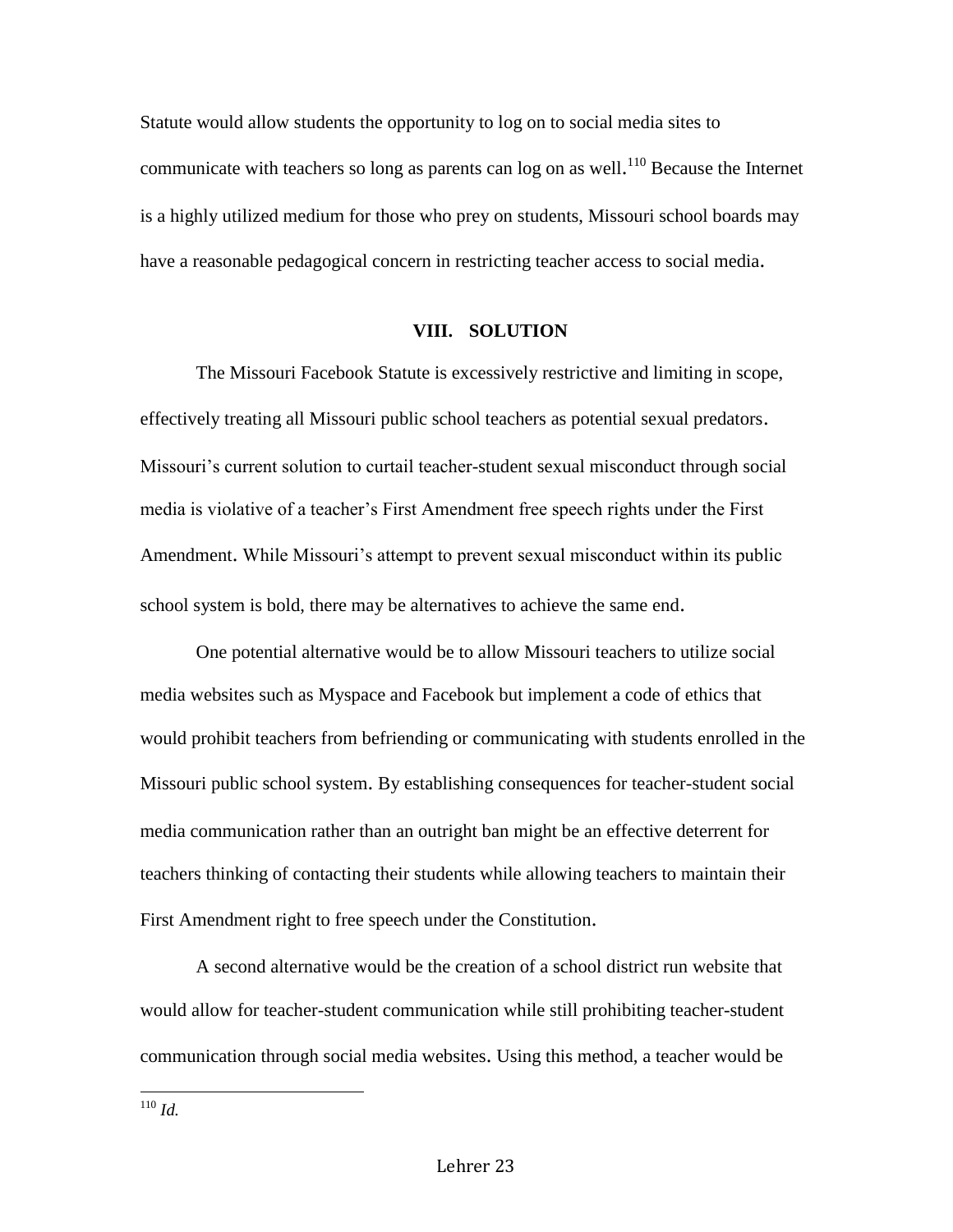permitted to use social media but would prohibit teacher-student communication in a social media forum while allowing such communication to take place on a district-run website. This would provide oversight of all teacher-student communication while still allowing teachers to utilize social media on a limited basis.

A third alternative would be to maintain the current Missouri Facebook Statute but permit teachers who are parents with children enrolled in the Missouri public school system to communicate with their children through social media. Such an alteration in the current statute might allow Missouri to satisfy both the public official doctrine because parental speech is outside of the scope of one's employment as a teacher and the student speech model because the school would have a pedagogical concern in protecting its students from potential sexual predators.

## **IX. CONCLUSION**

The Missouri Facebook Statute has been a highly contentious issue in Missouri public debate. Courts will have to wrestle between Missouri public school teachers' right to free speech under the First Amendment of the Constitution and the state's interest in protecting its students from potential sexual misconduct. Because two models exist to determine the constitutionality of the Missouri Facebook Statute, the outcome is uncertain. It is likely that under the public official doctrine, a court would find the Missouri Facebook Statute unconstitutional because it may have an adverse impact on a teacher's ability to teach students and because private communication outside the scope of one's official duties is protected speech. While the public official doctrine would